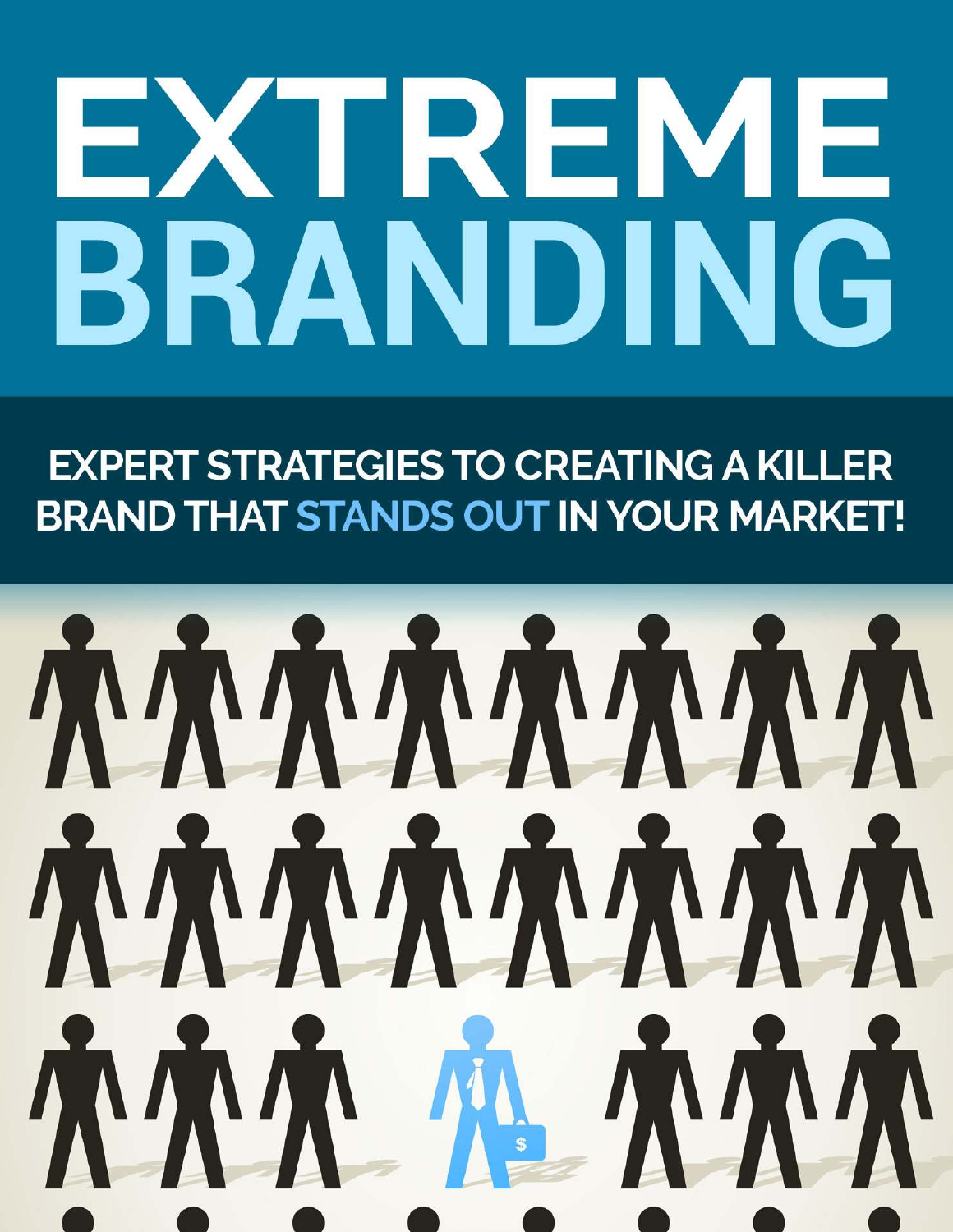#### **Copyright ©**All rights reserved worldwide.

**YOUR RIGHTS:** This book is restricted to your personal use only. It does not come with any other rights.

**LEGAL DISCLAIMER:** This book is protected by international copyrightlaw and may not be copied, reproduced, given away, or used to create derivative works without the publisher's expressed permission. The publisher retains full copyrights to this book.

The author has made every reasonable effort to be as accurate and complete as possible in the creation of this book and to ensure that the information provided is free from errors; however, the author/publisher/ reseller assumes no responsibility for errors, omissions, or contrary interpretation of the subject matter herein and does not warrant or represent at any time that the contents within are accurate due to the rapidly changing nature of the Internet.

Any perceived slights of specific persons, peoples, or organizations are unintentional.

The purpose of this book is to educate and there are no guarantees of income, sales or results implied. The publisher/author/reseller can therefore not be held accountable for any poor results you may attain when implementing the techniques or when following any guidelines set out for you in this book.

Any product, website, and company names mentioned in this report are the trademarks or copyright properties of their respective owners. The author/publisher/reseller are not associated or affiliated with them in any way. Nor does the referred product, website, and company names sponsor, endorse, or approve this product.

**COMPENSATION DISCLOSURE:** Unless otherwise expressly stated, you should assume that the links contained in this book may be affiliate links and either the author/publisher/reseller will earn commission if you click on them and buy the product/service mentioned in this book. However, the author/publisher/reseller disclaim any liability that may result from your involvement with any such websites/products. You should perform due diligence before buying mentioned products or services.

This constitutes the entire license agreement. Any disputes or terms not discussed in this agreement are at the sole discretion of the publisher.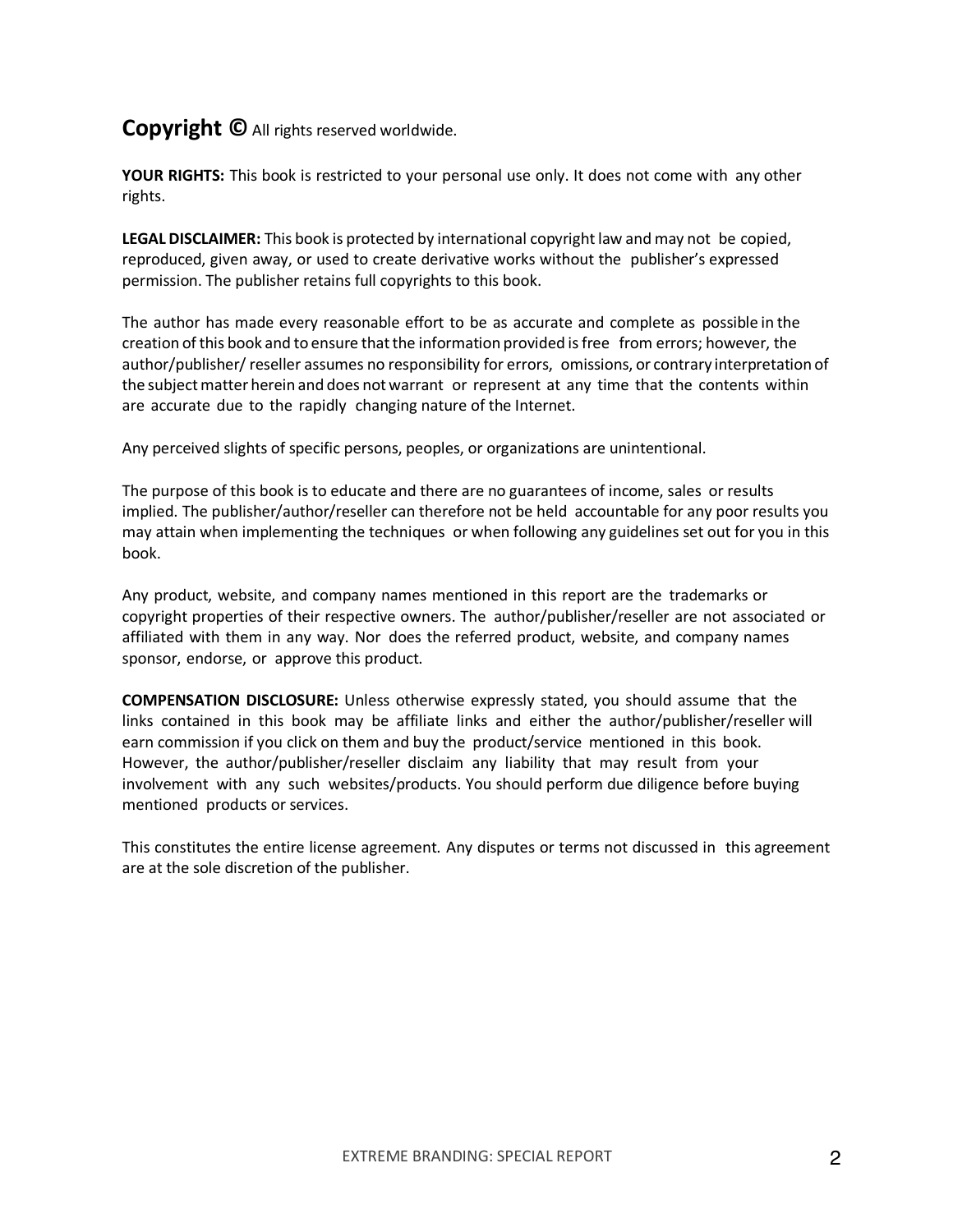### **Table of Contents**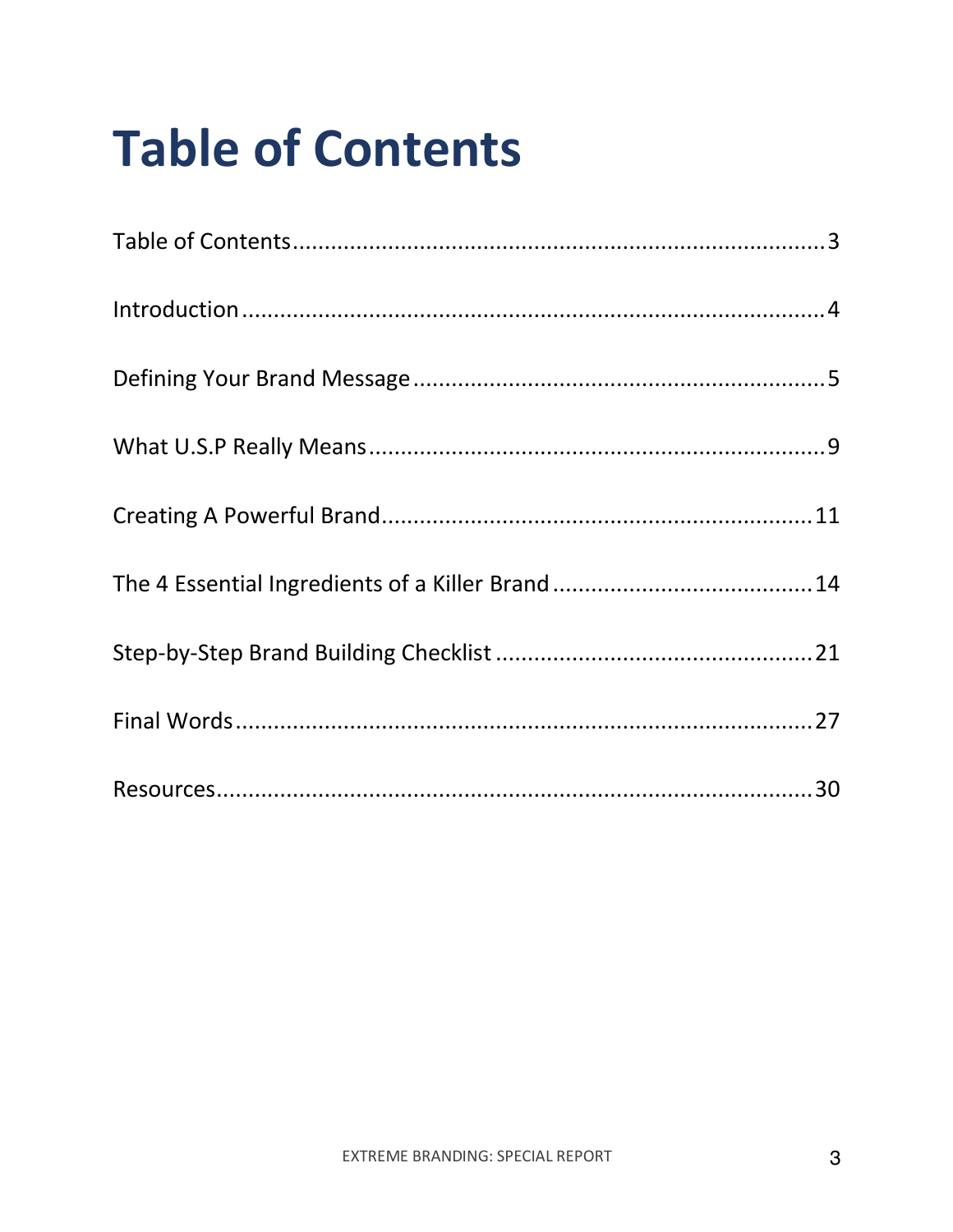### **Introduction**

Chances are, you've already heard about the importance of building a trusted and unique brand.

Words like *"brand awareness"* and *"brand recognition"* are often tossed around, and are synonymous with achieving success and gaining a strong foothold in your market, especially when there are thousands of other businesses competing for your customer's attention.

You already know you need to establish a brand that is all your own, yet few people tell you **exactly** how to get started.

That's what this special report is all about. It's been written so that by the time you reach the end of the guide, you'll know exactly how to create a brand that positions you as an authority in your niche and is instantly recognizable within your market.

So without further delay, let's get started!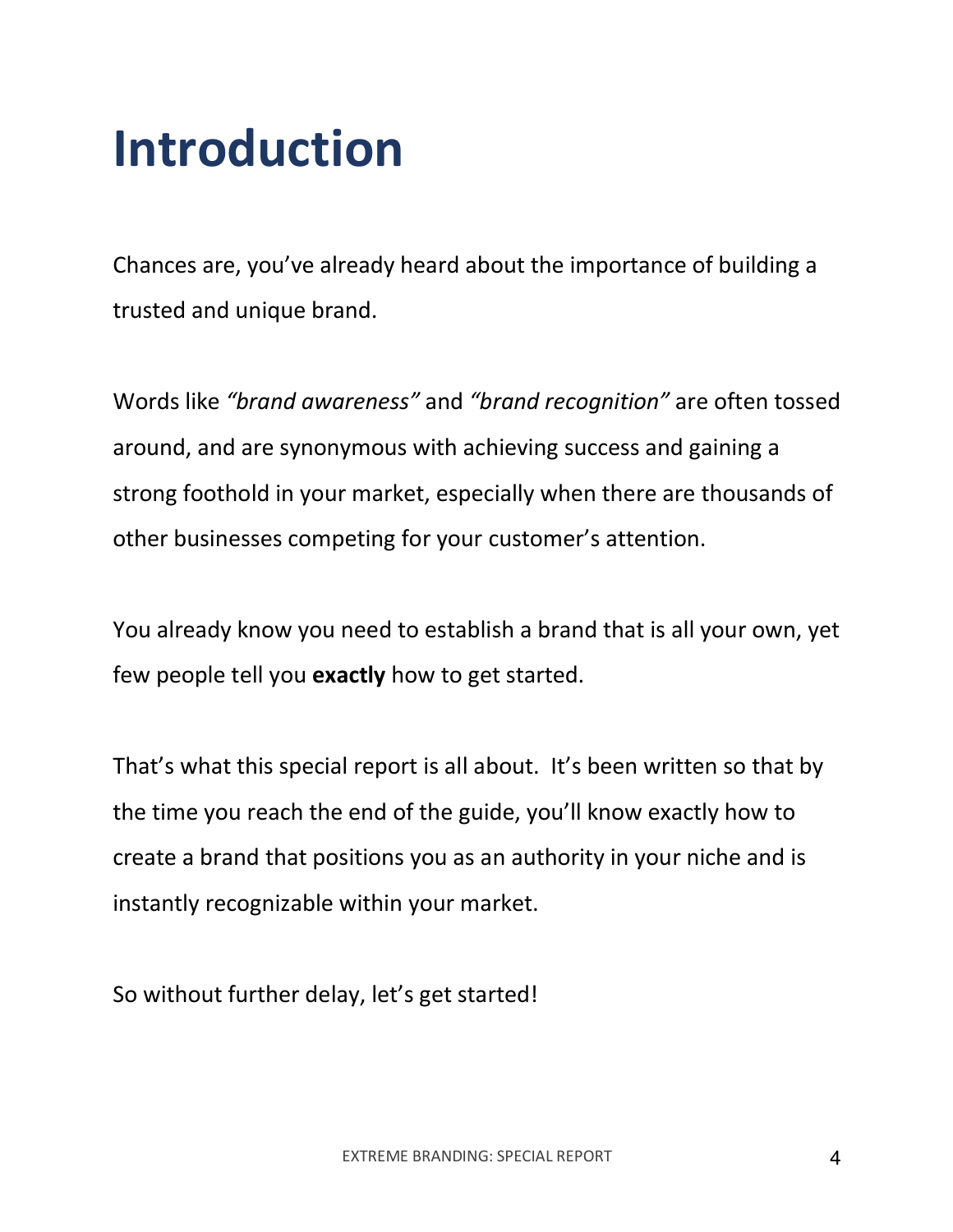### **Defining Your Brand Message**

When it comes to maximizing your income, and establishing a strong foothold within your market, you absolutely need to build a **unique and recognized brand** that aligns with a clear and direct **brand message.**

Your brand message explains to potential customers what you have to offer, and how committed you are to providing quality and value.

#### *But here's the thing: you aren't the one who defines your brand message – your customers do!*

It's your job to lay the groundwork as to what you want people to know about your business and then work towards supporting that identity through demonstrating knowledge, skills and capabilities to deliver what was promised.

However, your customers will be the ones who decide what your overall brand image is based on their interactions with your business.

A well-defined, strategic brand message can build **instant credibility** in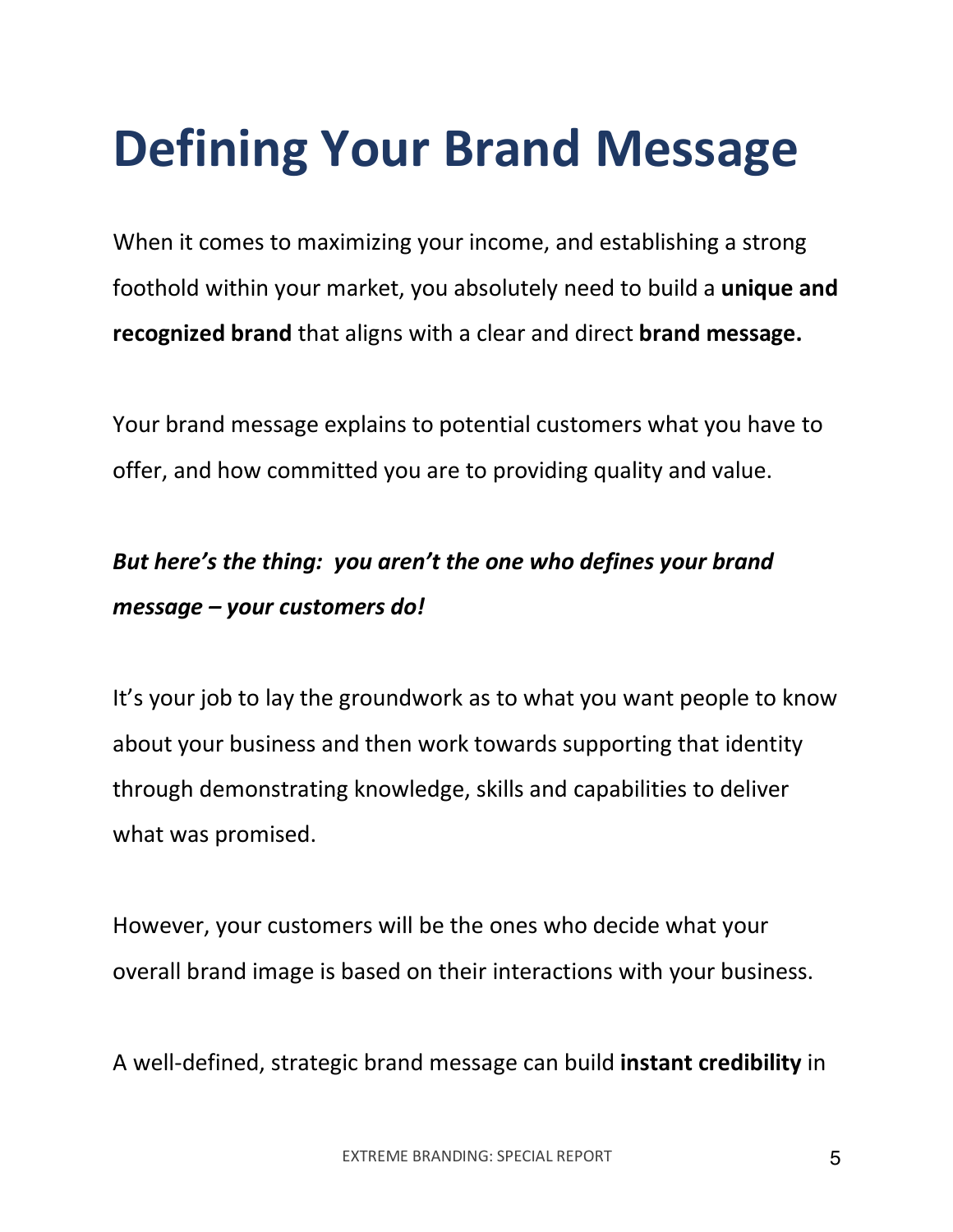your niche, while helping you gain authority in your market and shape how customers perceive your business. It's quite often the key difference between a well-structured online presence, and a faltering business that is struggling to connect with its audience.

*So, how can you build a recognized brand that provides a clear message that resonates with your market?*

Start by thinking about your target audience and what is most important to them. Once you've evaluated your niche, you will be able to position yourself so that you are **directly** addressing their most burning questions, concerns and needs.

To do this, you need to gather as much intel on your market as possible, which you can do easily just by looking at the competition.

*What are other business owners and product developers offering your audience? What kind of products and services are they successfully selling?* 

Take things to social media and begin by **evaluating social signals** – which are clear indicators as to what is currently in demand, popular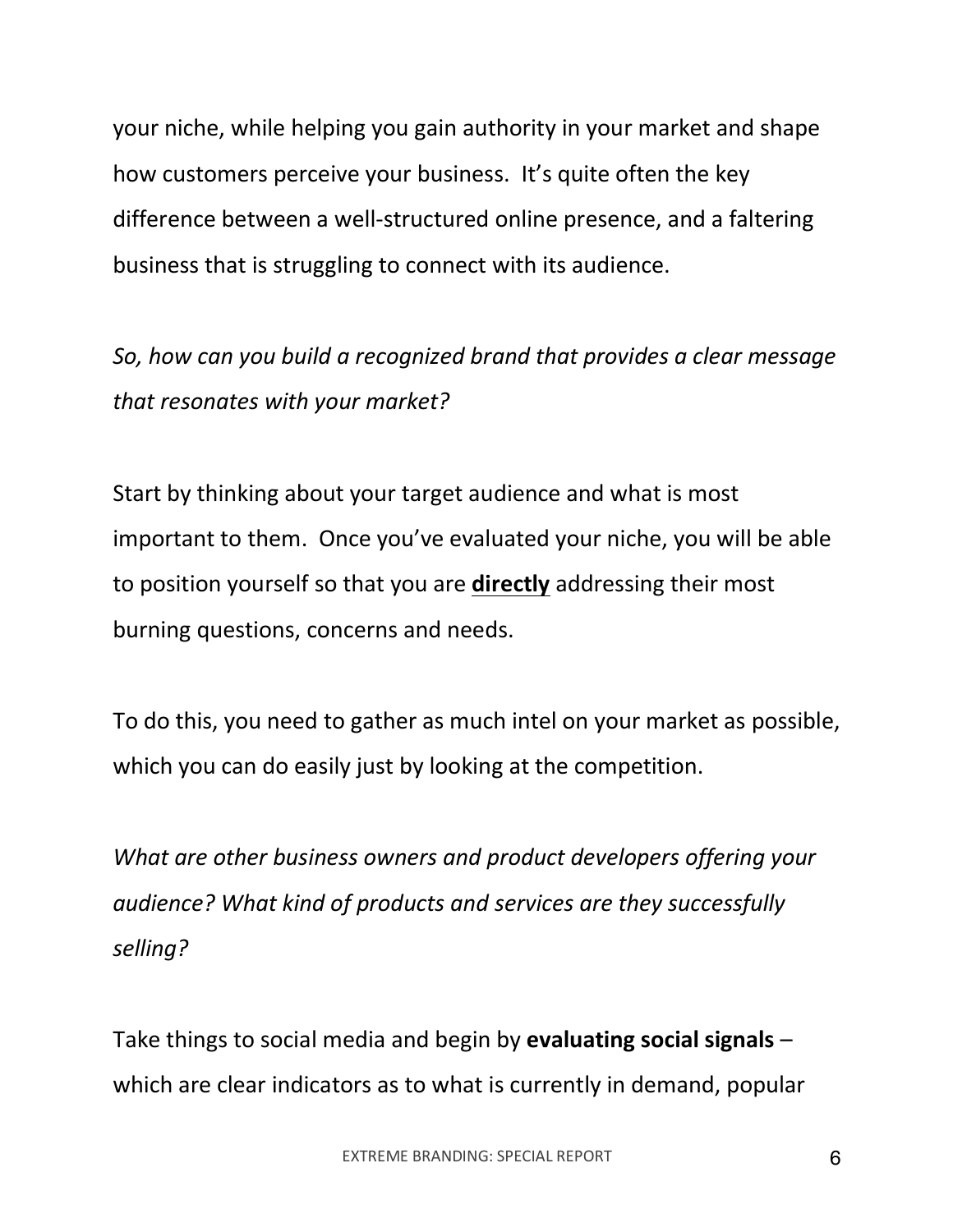and selling well. The higher level of interaction, the more advertising dollars spent, and the more engagement; the better.

Knowing how to develop a strategic brand message begins by recognizing what is already successful and improving on it within your own business.

You want to become the go-to person in your niche market, the obvious choice when customers are considering who to turn to when making their purchasing decisions.

When you work towards building an unwavering presence in your market, starting with a strong foundation of trust, you'll immediately eliminate the barriers standing in the way of you connecting with your target audience.

To do that, you need to learn as much about them as possible so that you can build a brand around what is most likely to capture their attention.

You'll also be able to lower the barrier of resistance, and leave a lasting impression in their minds. When you do that, they'll come back to you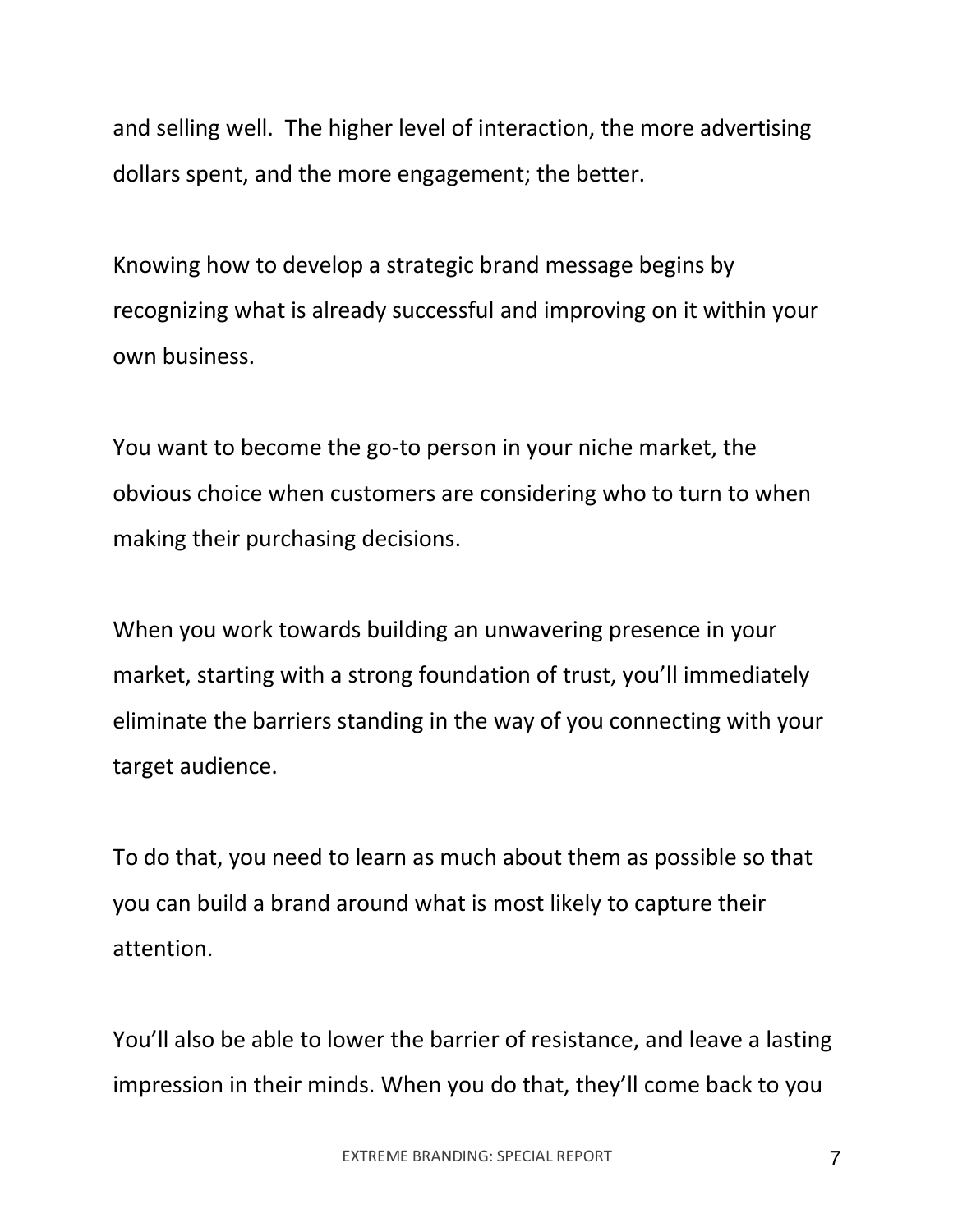time and time again.

And how do you do begin? It starts with what is called a **U.S.P.** Let me explain more in the next chapter.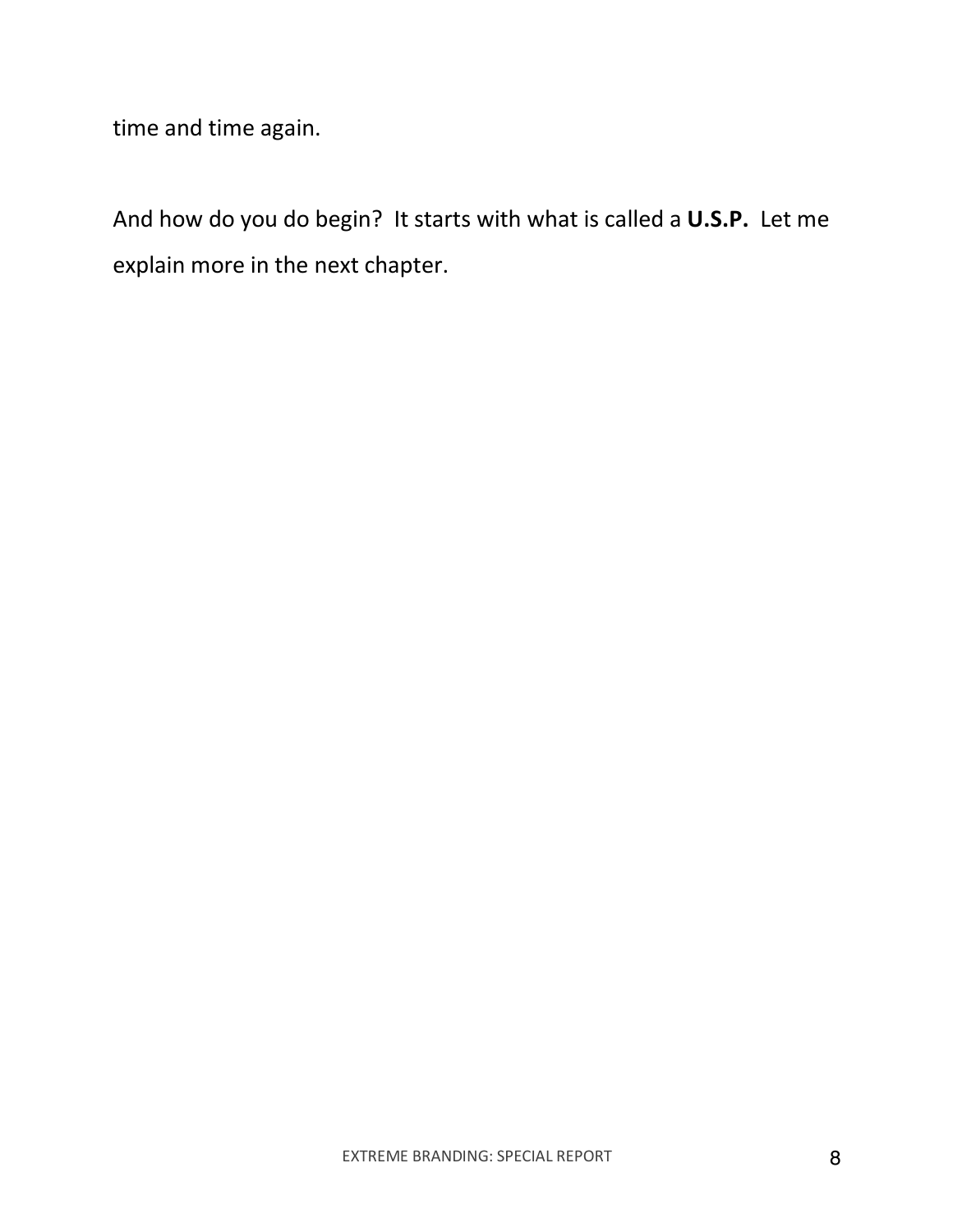### **What U.S.P Really Means**

Let me get right down to it. USP stands for **unique selling proposition** (or unique selling point), and it is critical that you establish what yours will be **right from the start.**

Contrary to popular belief, a USP has *nothing* to do with logos, slogans or graphic design.

Sure, those are components of your overall brand that help people identify your products and recognize you, however, a USP is far more important than that when it comes to building your customer base, and breaking through the barriers of resistance that most businesses experience when they first appear in their market.

A USP is what truly tells potential customers how you are **different from the competition.** It helps to align your goals with your customer's. Your USP tells them that you can be trusted, that you have their best interests at heart, and that you fulfill all promises. And most importantly, a USP ensures you aren't a faceless brand.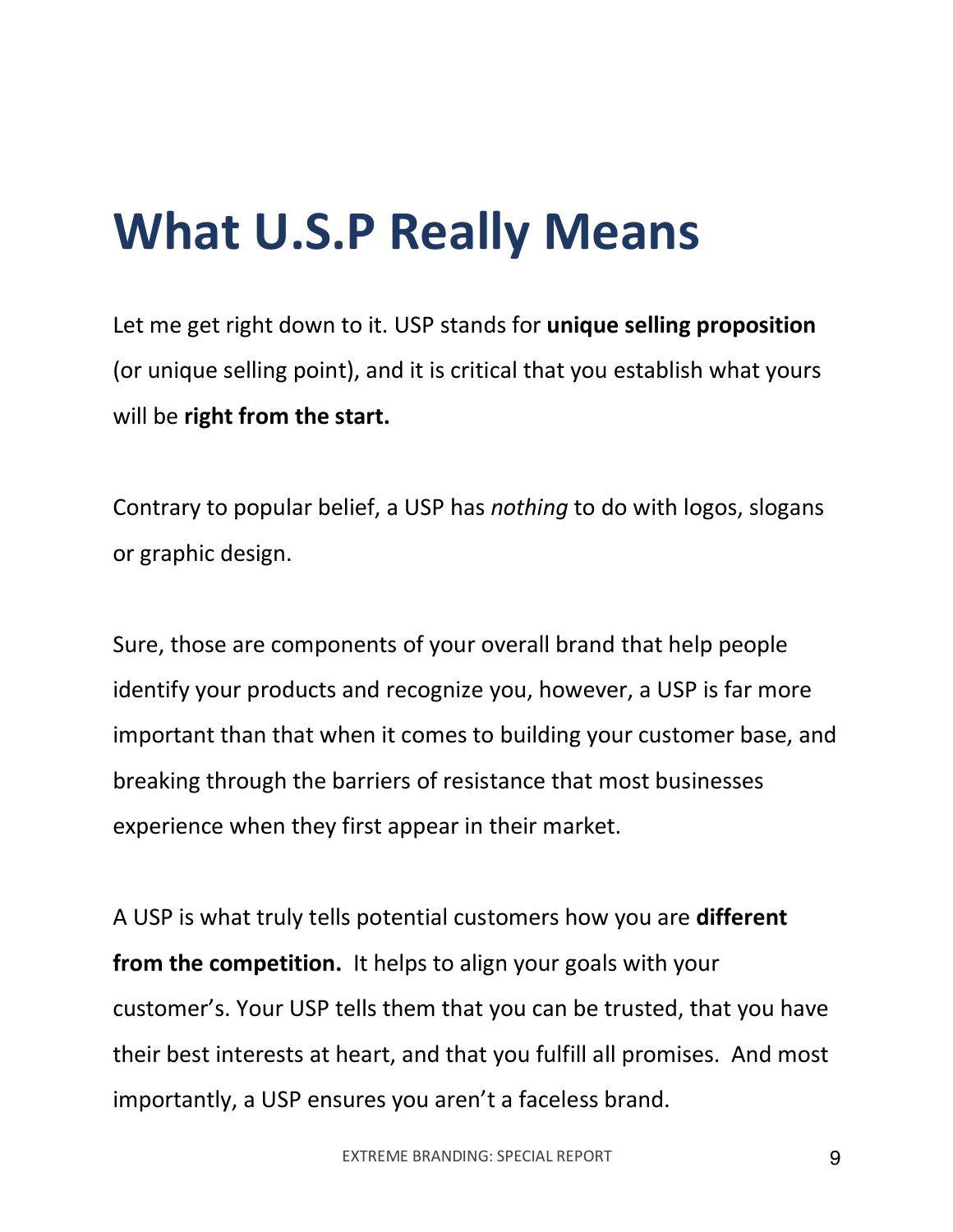This would include key factors that differentiate a product or service from its competition, such as the lowest price, an extended, no-risk guarantee, a unique or exclusive product or offer not found anywhere else, or the first-ever product of its kind.

Your USP should also **demonstrate your dedication** to satisfying customers, and provide reassurance that you stand by your products, and that there is no risk to your customer when doing business with you.

To start, think about what your product or service has that the competition doesn't.

Consider ways you can highlight those differences and emphasize the benefits. Paint a clear picture as to why a prospect is making a wiser, sound decision to purchase your product instead of someone else's.

Your USP is the driving force behind clearly illustrating value and giving potential customers a reason to purchase from you rather than the competition. That's its one and only job.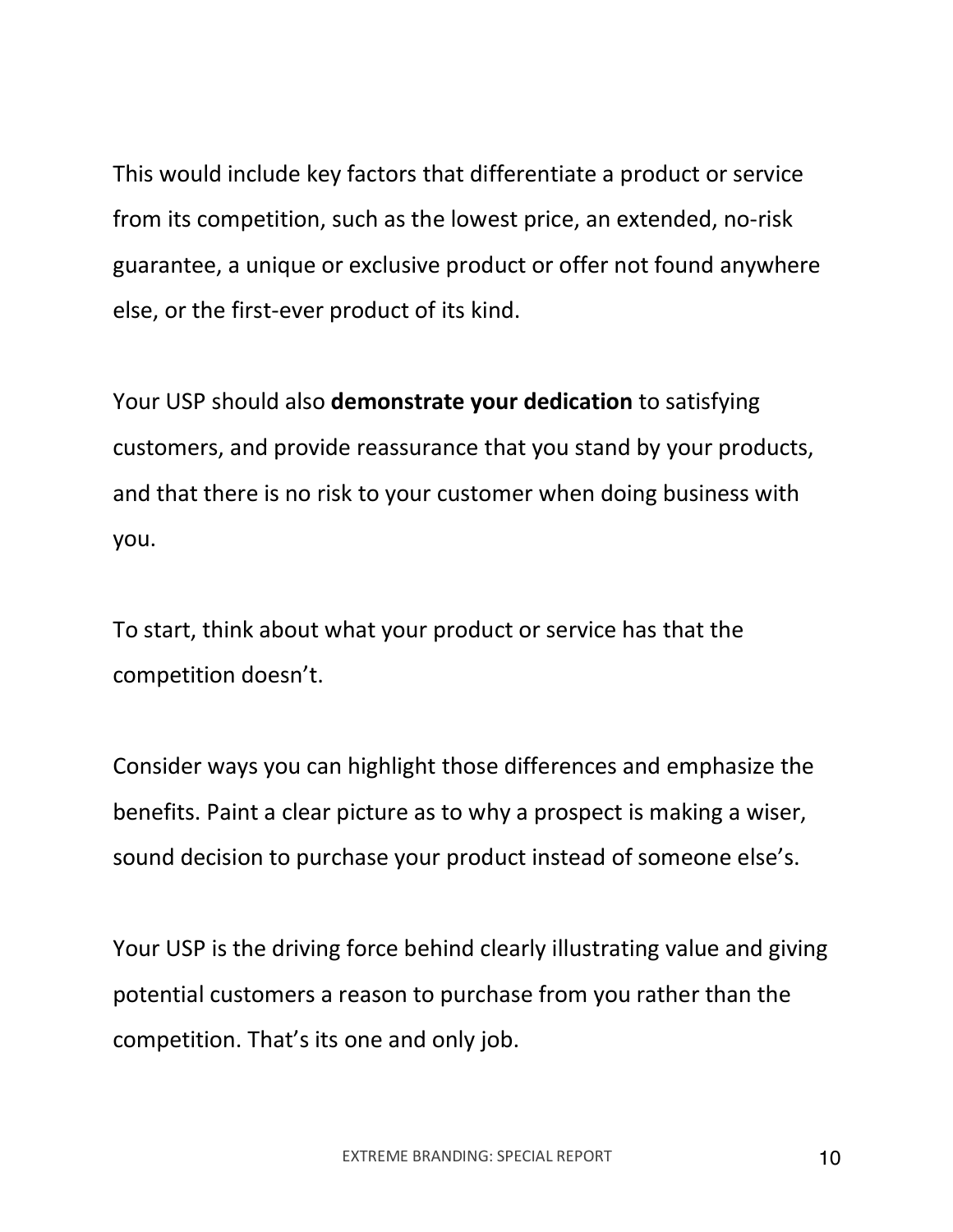### **Creating A Powerful Brand**

Before you begin laying the groundwork for your brand message, you'll want to make sure you thoroughly understand your market. This includes knowing who your potential customers are, and who the competition is.

*Here are a few ways to do this:*

Research social media accounts from within your target audience. Pay close attention to what they tweet, how they respond to posts, what they like and are most receptive to.

You'll want to do the same for your your competitor's. Focus on what kinds of content is being posted that boosts engagement as well as how they've positioned themselves in the market.

Google your niche and analyze the top search results. Spend time on their websites, read their sales copy and if possible, purchase a few of their products so you can evaluate the type of content being offered.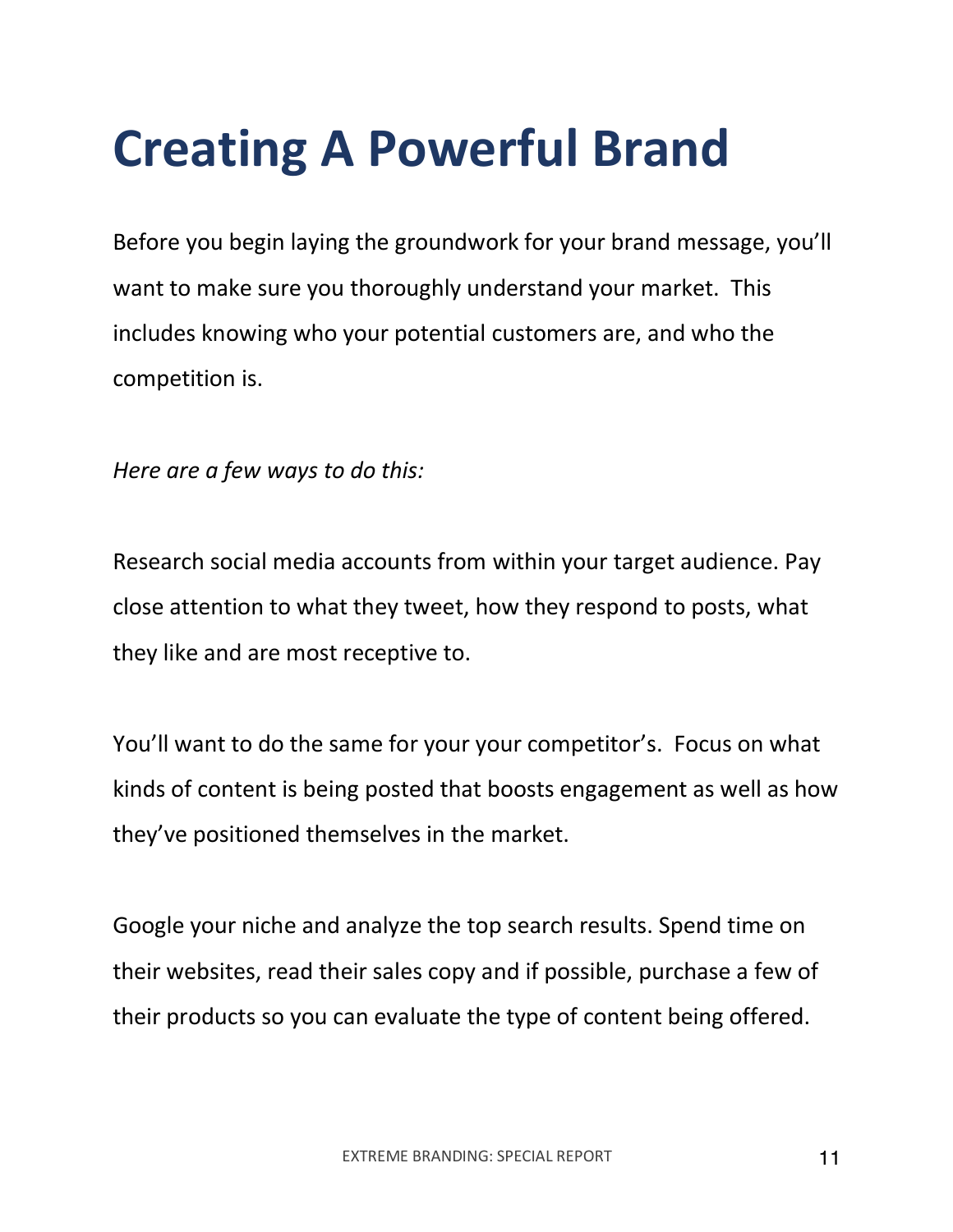Spend time within Facebook and subreddits where people in your niche congregate to discuss common topics. Look for commonly asked questions, and always keep a look out for ongoing discussions as it signifies a growing demand for help in specific segments of your market.

#### **As you research, take as many notes as possible!**

Look for who your average customer is and who your top competitors are. These are existing brands that have established themselves in your market. You can learn a lot from how they've positioned themselves as influential leaders and created a brand around that image.

It's important that you truly understand your target audience before you create your brand. You want to build your brand image around what your average customer feels is most important to them. If you do this, you can't go wrong.

Once you've done your research, it's time to figure out your **positioning statement**. This is simply a few lines that describe your brand and solidifies your place in your market.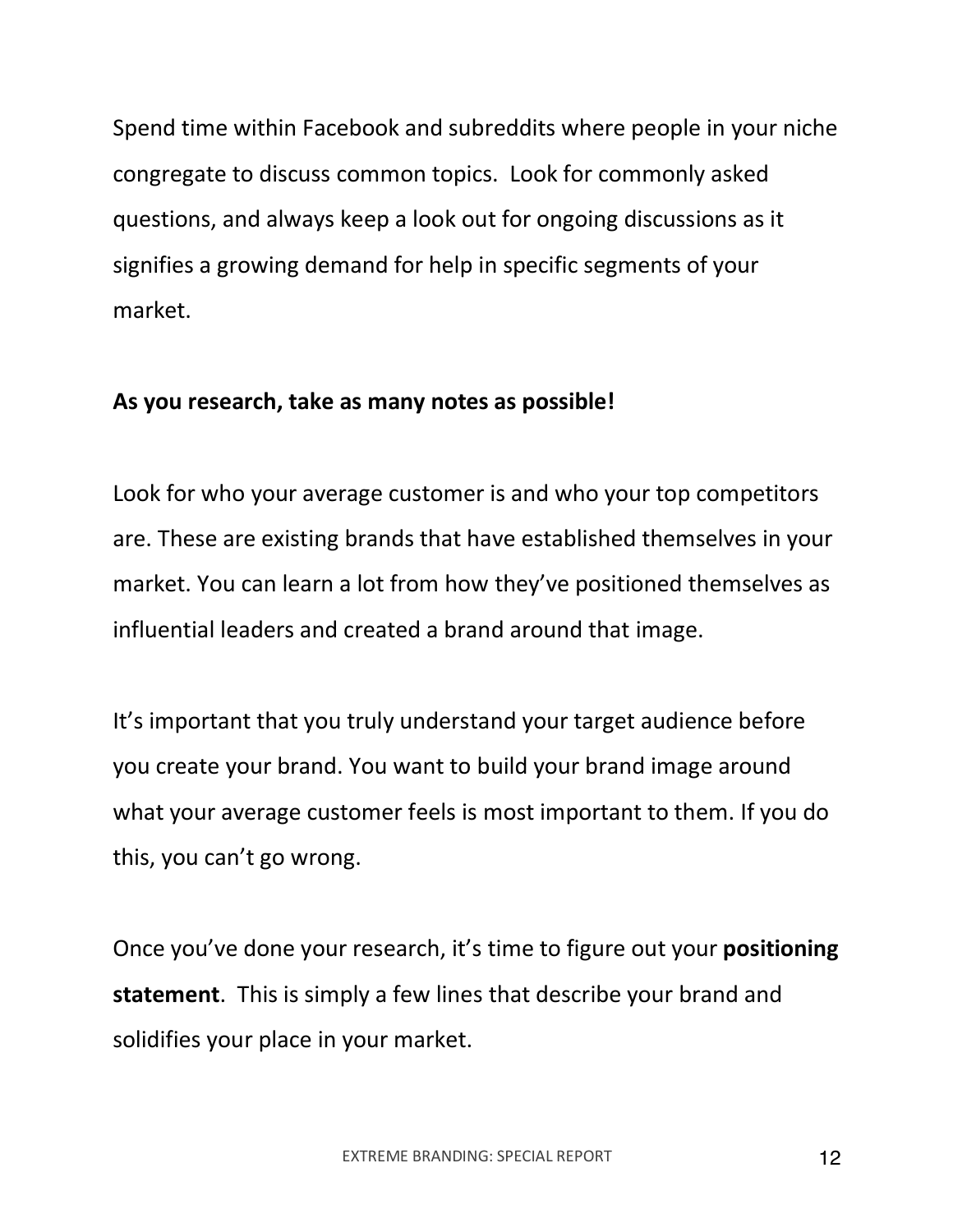This isn't necessarily something you include on your website or on business cards. It's simply an expression of how your products and services fill a specific need in your market. It gives people a compelling reason to buy from you.

The easiest way to come up with a solid positioning statement or USP is to think of your brand as a customer. What would she/he be most interested in? What words would matter most? What offers or promises are expected? What questions do they have?

Thinking about your brand from a customer's perspective will help you choose a voice for your business that speaks to your audience and ultimately sets the tone for everything from marketing campaigns, social media updates to the content on your website.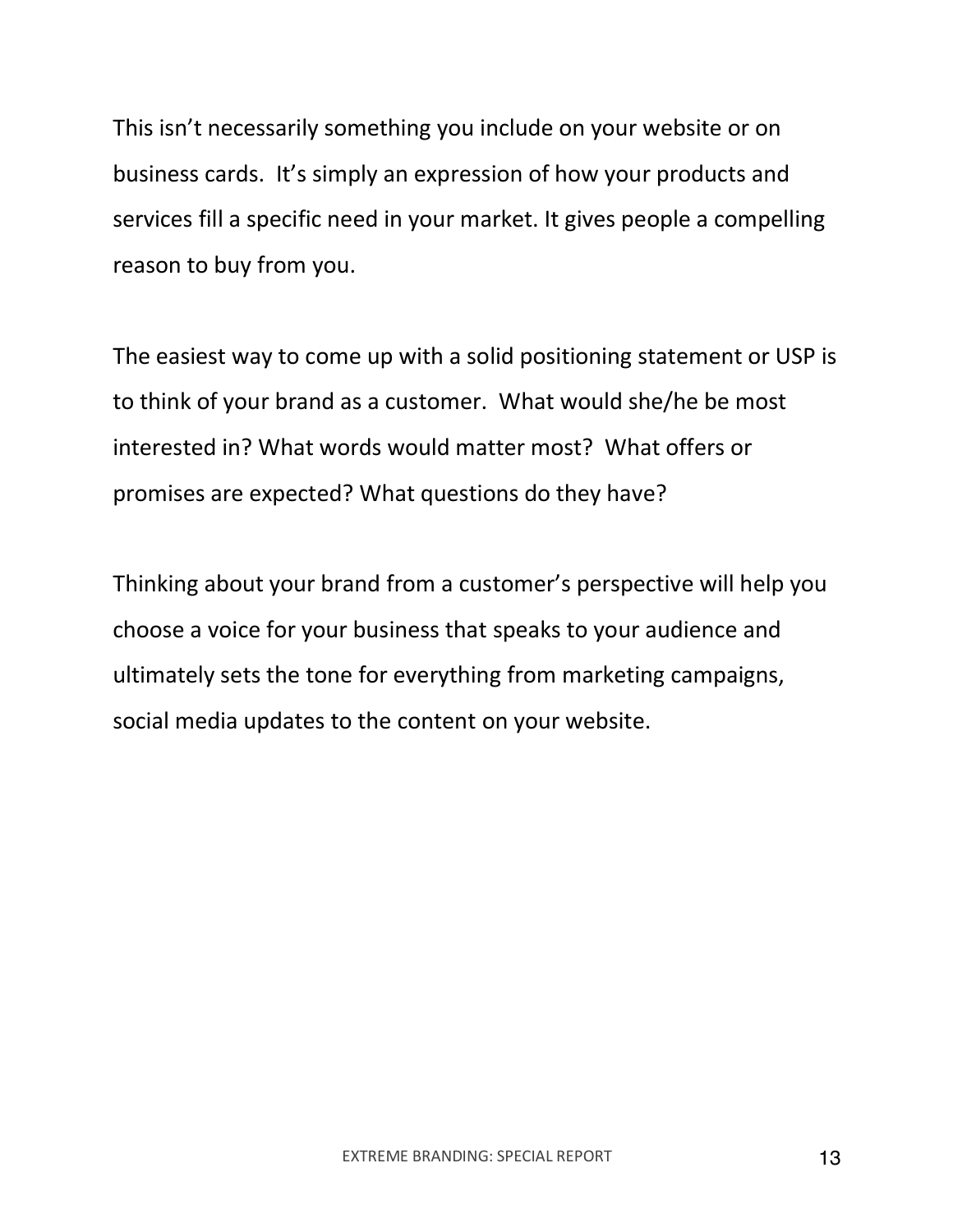# **The 4 Essential Ingredients of a Killer Brand**

There are countless books and courses available online that describe what feels like an exhaustive process when creating a unique and memorable brand. It can get overwhelming and outright frustrating when you're just getting a business off the ground while trying to come up with a unique brand that will stand out.

The truth is, it doesn't have to be that difficult. In fact, building an outstanding brand comes down to just **4** main components:

#### **1: A Focused Mission Statement**

The strength of your brand begins with a very specific and purposeful mission statement. This is the **promise you make** to your market, and it defines who you are and what you have to offer.

The easiest way to create a powerful mission statement is to think of your business from your customers' perspective.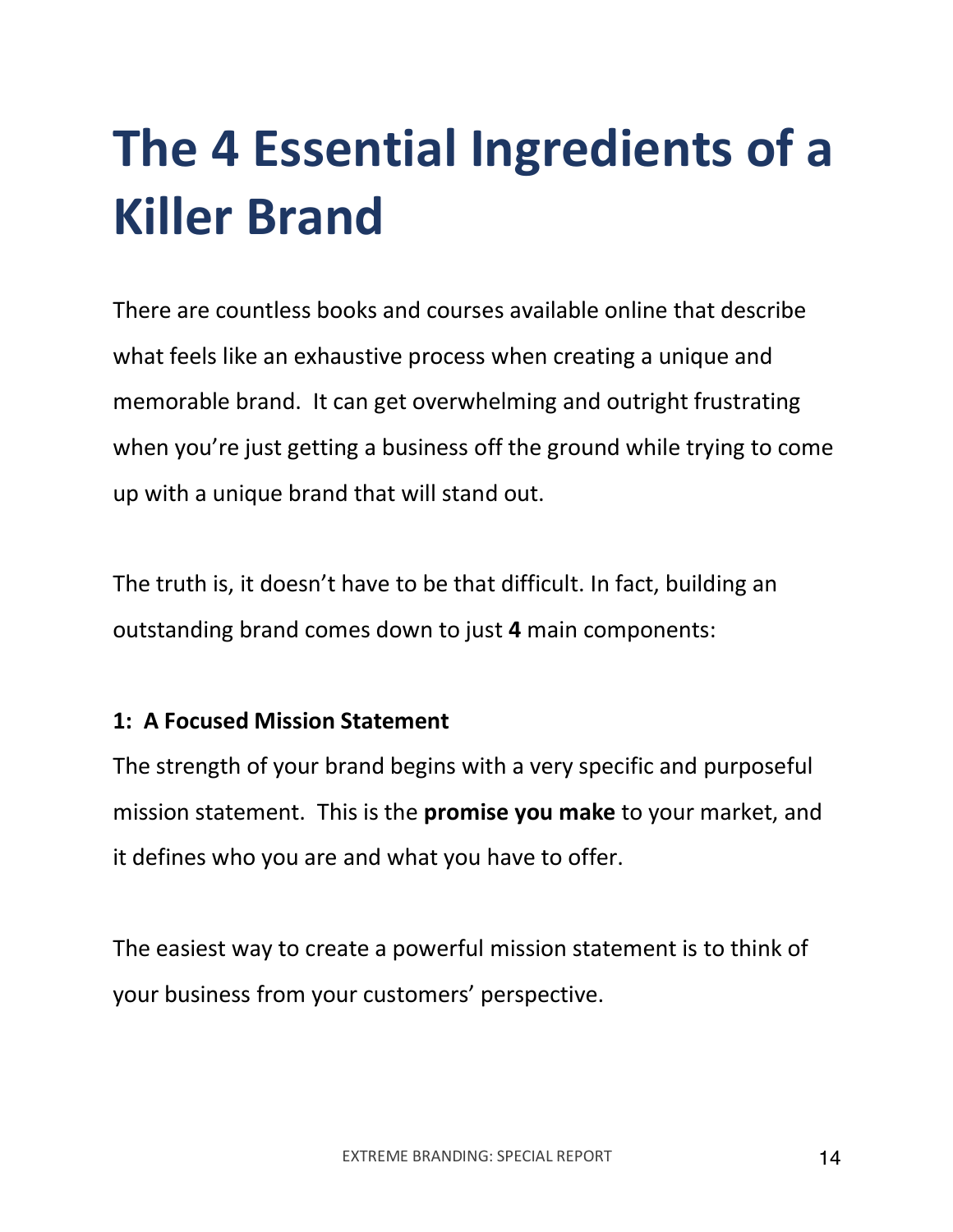Think about what motivates them to purchase products and how your business could persuade them so they feel that you're a credible and valuable partner in helping them achieve their goals.

A mission statement sets the tone for your entire brand story. It helps connect your products and services with your target audience by explaining exactly why they should purchase from you, instead of your competitor.

If you struggle to create a mission statement for your brand, take a step back and look at your business through the eyes of your average customer. Begin by outlining what you bring to the table and what you have to offer that sets you apart.

This doesn't mean you should include products or services in your mission statement; you definitely shouldn't. It simply means that you should be able to describe everything that encompasses your business using action-based words that build trust with your market.

**Think of the value you bring to your market.**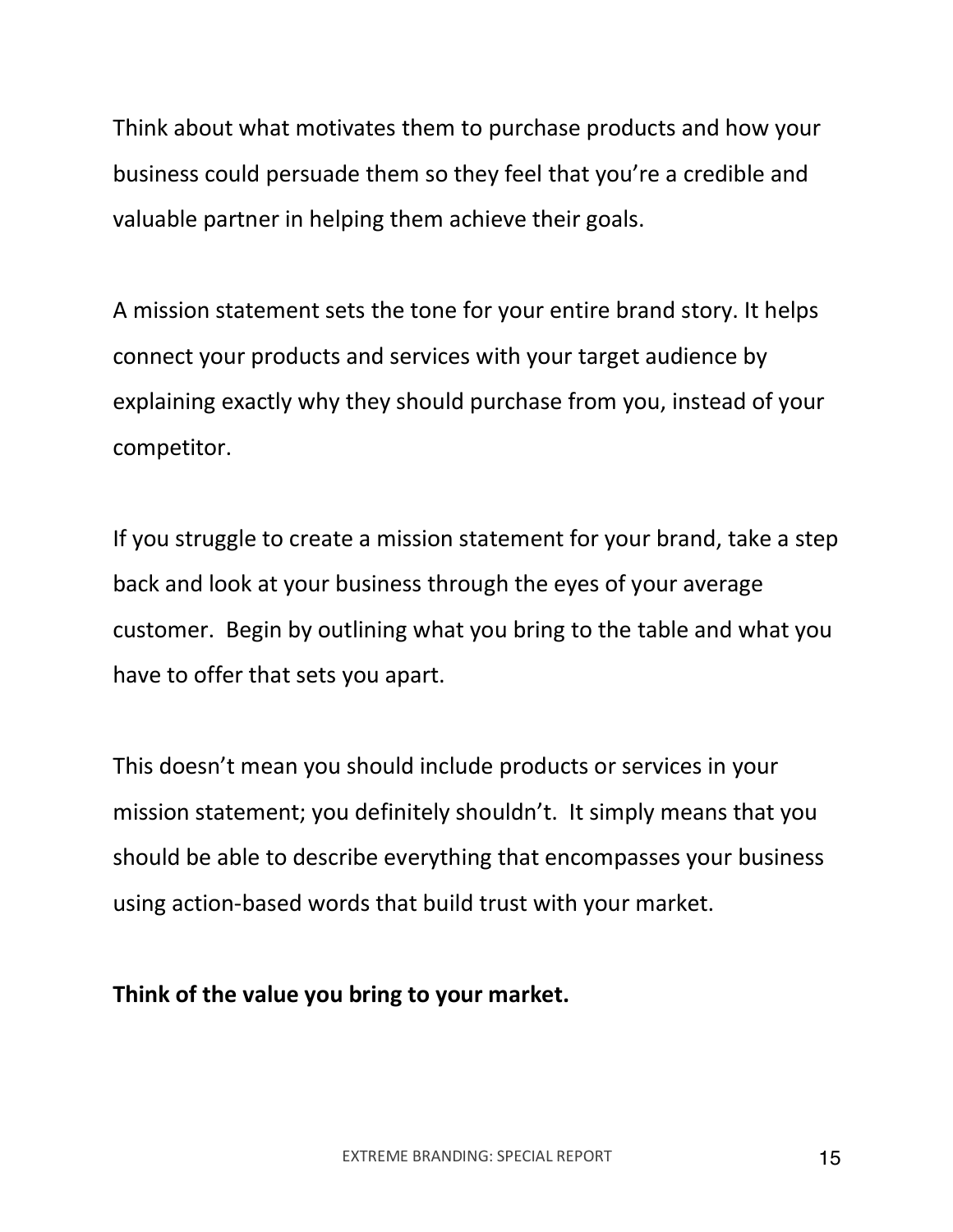How does your business provide a solution to a common problem in your market? How are you planning to stand out?

Your mission statement shouldn't be generic. It should apply specifically to your business and not some jargon that could be attached to countless other businesses.

#### **2: A Well-Designed Website**

Whether you plan to sell products or services on your own, or through third-party services like Ebay, Shopify or Etsy, you absolutely need to create a website of your own. Your website is the home of your brand. It's where you invite people so that they can get to know you, your business and ultimately, where you serve them.

It's never a good idea to rely on third-party services if you value having control over your business. I've seen countless online merchants overlook the importance of having their own website.

*What if they suddenly lose their Etsy, YouTube or EBay account? What if something happens that costs them the only online presence they have?*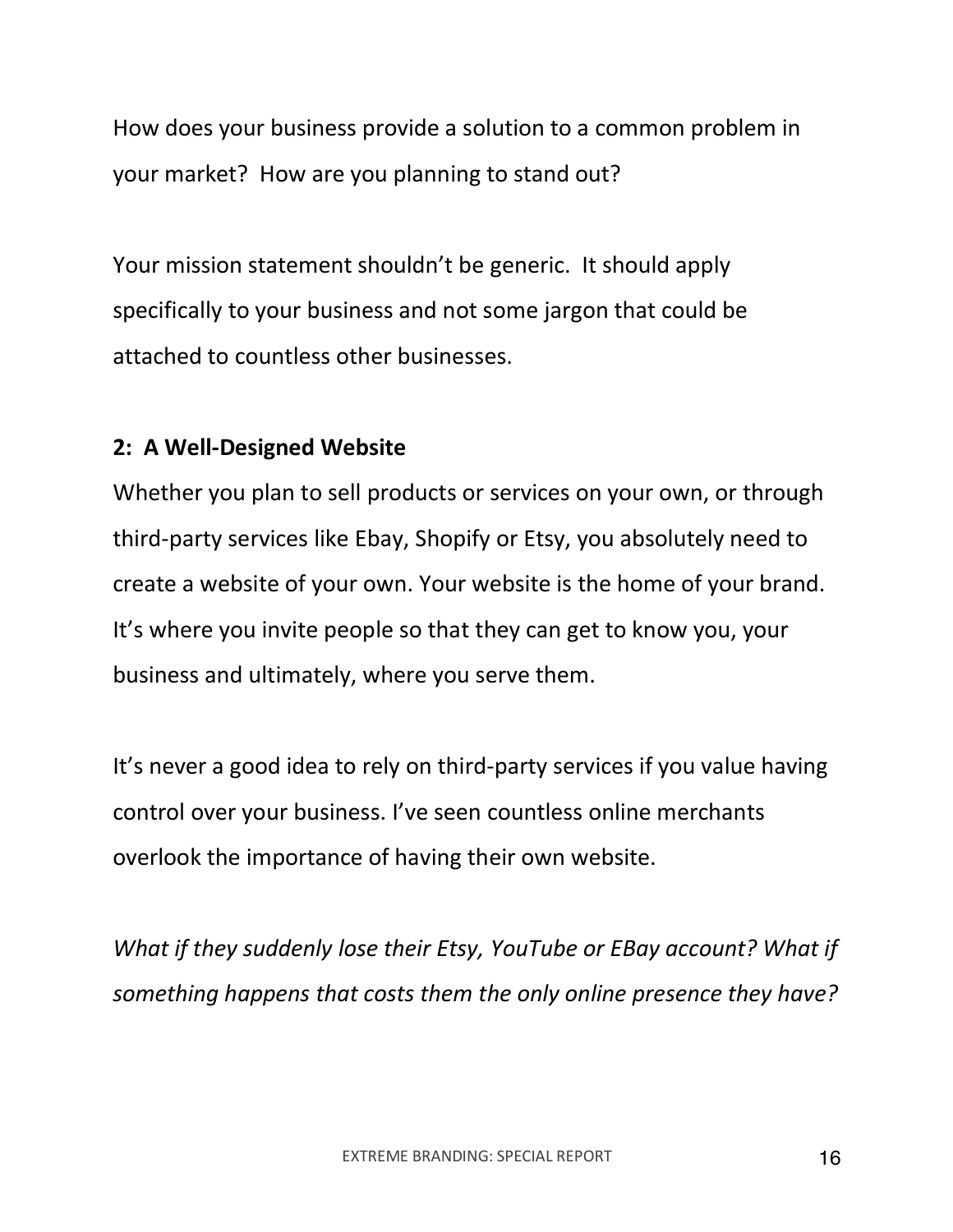Creating your own website puts you in full control of your brand and it's a vital component in your long-term success.

That doesn't mean your website needs to be elaborate. It just needs to be functional and serve as a home base for your brand. You can work on growing it as you continue to build your business.

You can set up a cheap hosting account with

https://www.bitreveal.com and have your website up and running in a matter of minutes using Wordpress. It doesn't have to be a difficult or time consuming process. No excuses!

#### **3: A Mailing List**

It's important to begin growing your mailing list immediately. Do not put this off!

This is where your website comes into play. You should include a landing page with an opt-in form that connects visitors with your mailing list so that you can begin to grow your tribe. That way you're able to easily reach out to your customer base and build valuable relationships with your audience.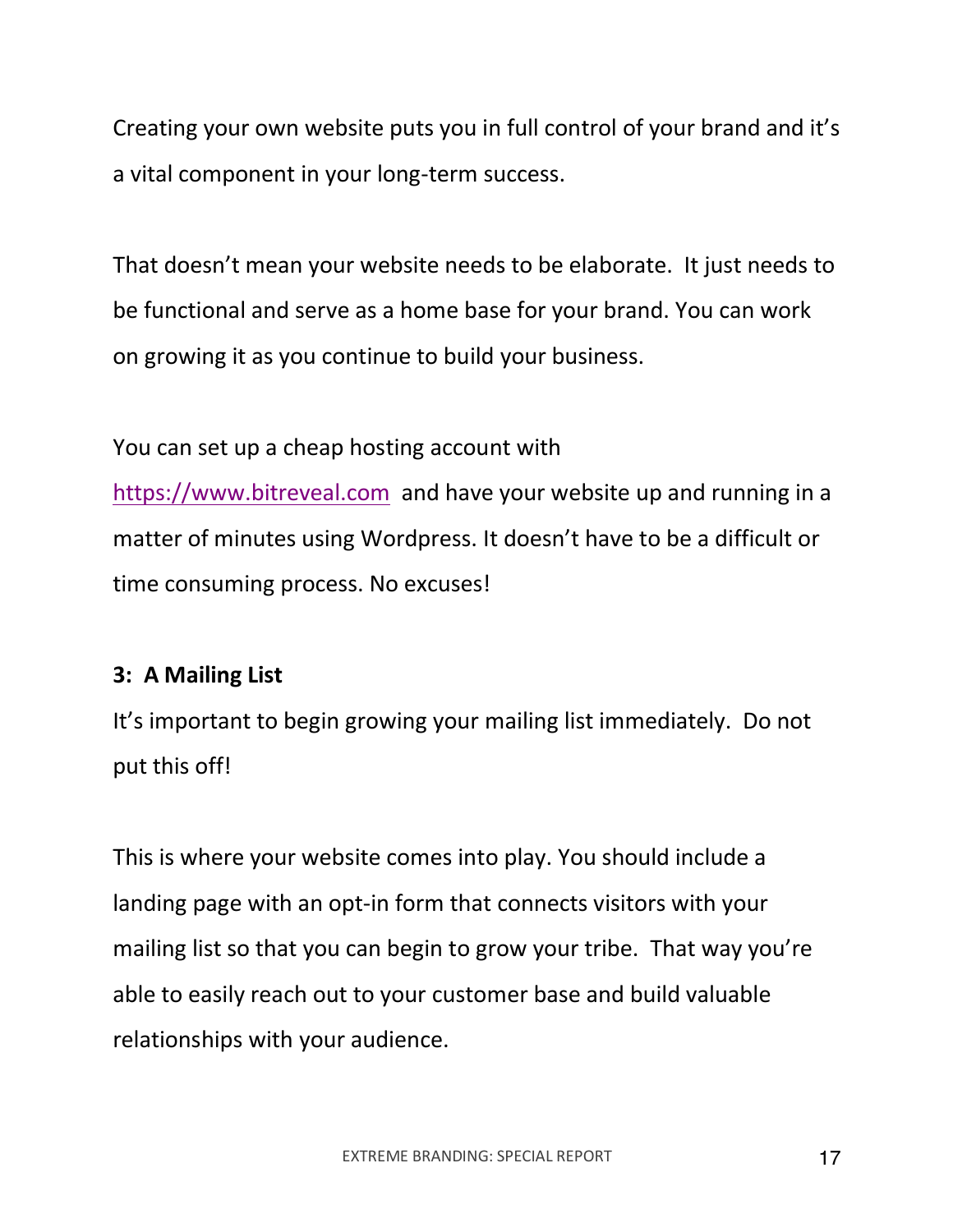Growing a list of subscribers who are actively interested in your niche is the easiest way to catapult your business to the next level. There is also no other marketing strategy that comes close to the effectiveness of a targeted mailing list, nor one as affordable.

You can get started with just a landing page that features an opt-in form and a mailing list account through services like www.Aweber.com

#### **4: Choose a Differentiator**

The single most important thing that will set your brand apart from any other is by having a very clear differentiator as part of your identity.

Here's a simple example of how a differentiator can be responsible for a brand's success, even in competitive markets where there are few ways to stand out.

A friend of mine writes romance. She publishes her stories on Amazon in what is a rather crowded market. There are thousands of romance books published every week yet she manages to generate over \$15,000 a month in book sales.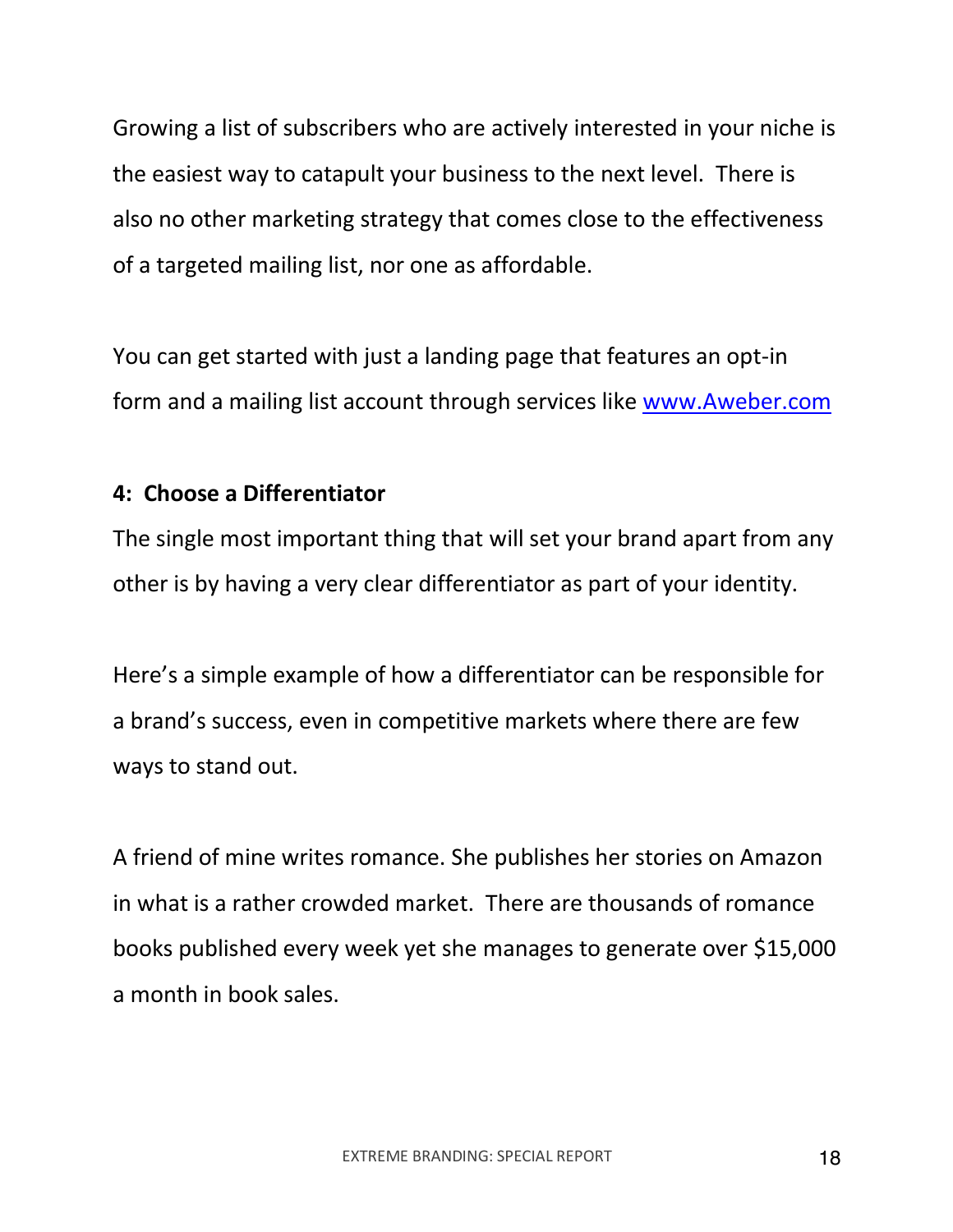The interesting thing is that her writing is no better than the majority of other books being published. She's also focused on mainstream romance niches rather than sub-genres.

*So how does she manage to stand out and attract thousands of readers every month who have so many options to choose from*?

Her brand is based around having the hottest book covers on the market. Despite her books being in an overly competitive market, her covers speak to potential readers and persuade them to one-click.

That's what her entire brand is based on. Having higher quality covers than the competition and staying up to date on the types of images that her audience best responds to.

She connects that with a slogan that identifies the type of books she produces. The tagline encompasses popular keywords that clearly define her brand: "Curvy Girls and Alpha Men". It's simple but it's based on what she knows her readers want from a romance book.

**Your brand needs a differentiator**. Whether it's in the style of your website, the voice used throughout your content, or the quality of your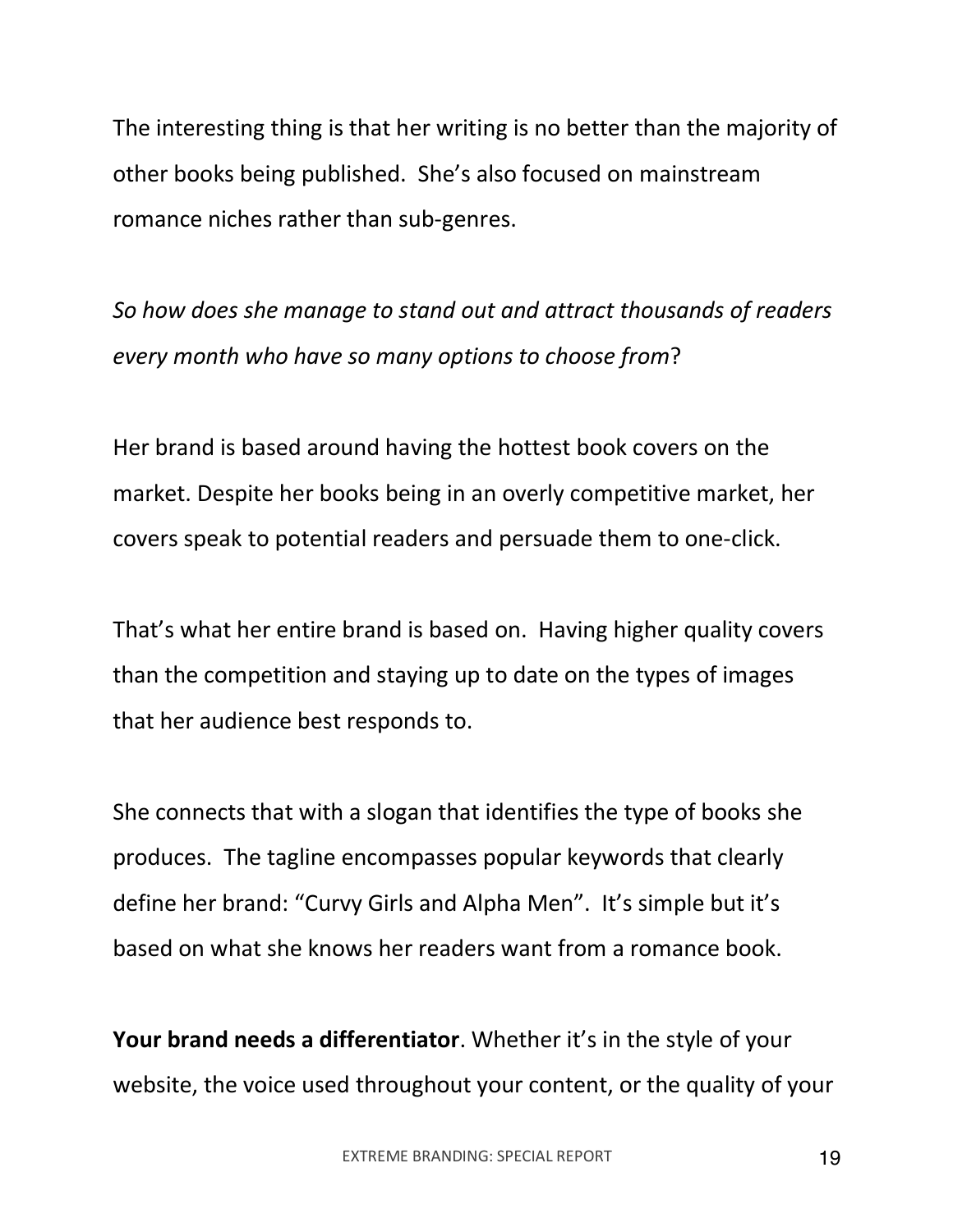graphics – your brand needs to offer something better than the competition. If all things are equal there's no reason for someone to choose you over another offer, right? So, give them a reason to go to you.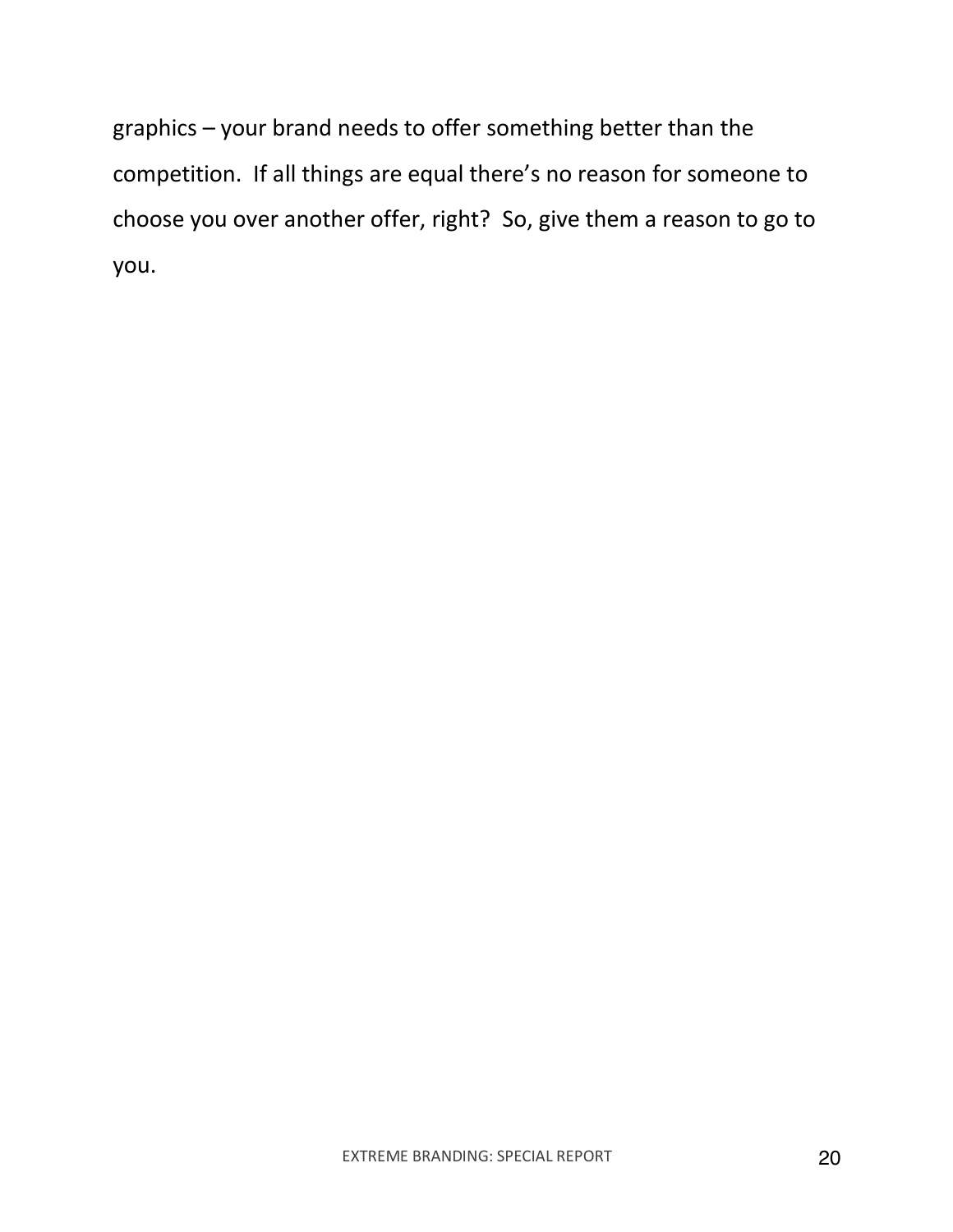# **Step-by-Step Brand Building Checklist**

Here is my personal brand building checklist. I use this every time I launch a new business.

#### **Setting the Tone**

Okay, so this is the fun part of brand building. This is where you get to define your brand's visual image (look & feel) which includes:

#### § **Color Scheme:**

What do you envision as the look and feel of your brand? What colors do you feel stand out? What kind of graphics do you plan to feature?

#### § **Graphics:**

Depending on the type of business you are planning to launch you'll want to consider hiring a professional graphic designer to create digital product images, banners, a logo and other graphic elements that anchor your brand. You can hire people from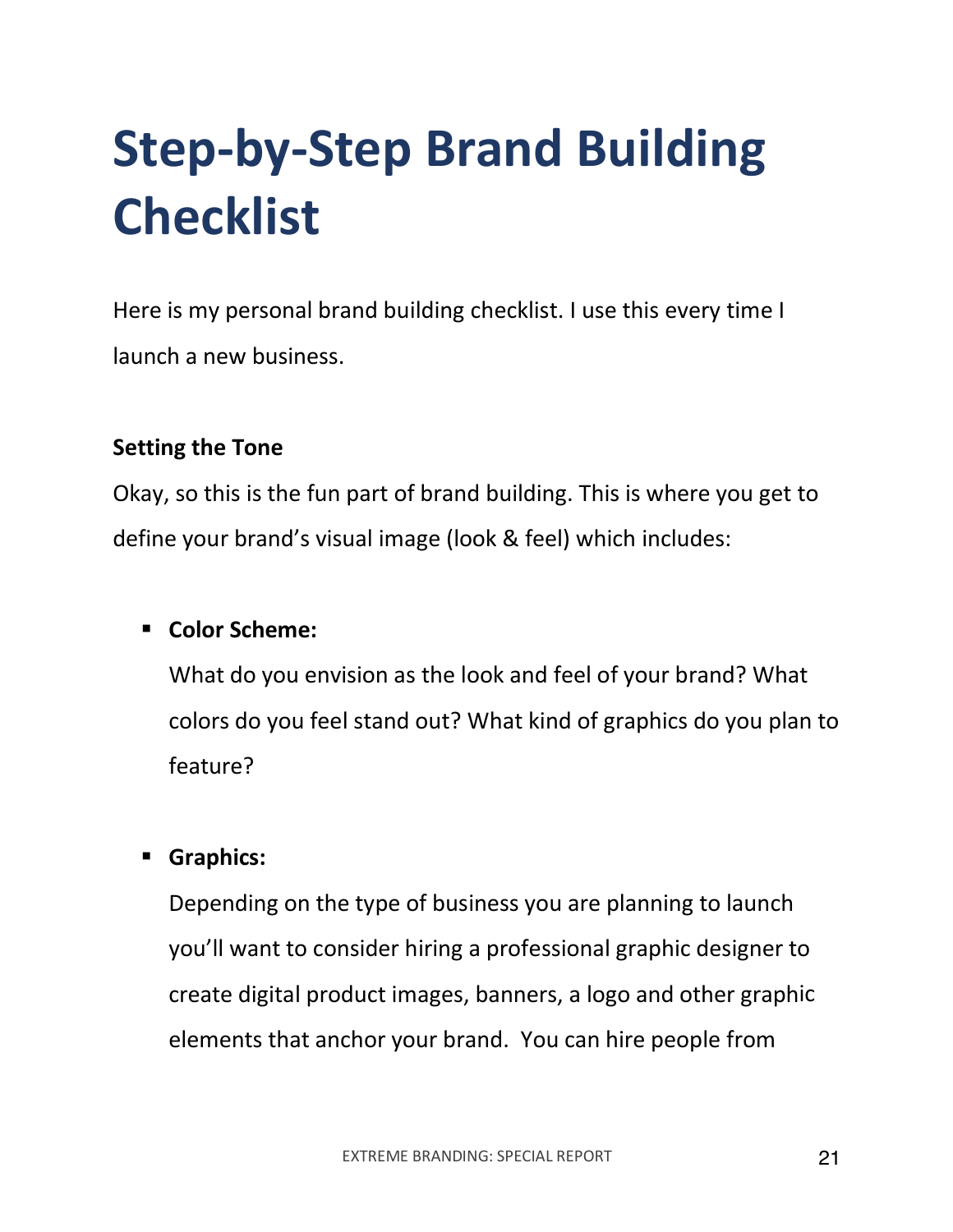places like www.Fiverr.com or you can look for graphic designers from freelance markets like www.Upwork.com

#### § **Domain & Website:**

Register a domain that defines your brand in some way and set up a simple website using content management services like www.Wordpress.com

You can register a domain at www.NameCheap.com or www.GoDaddy.com and set up a hosting account with https:// www.bitreveal.com.

#### § **Social Accounts**

You'll want to quickly snag any social media accounts that you plan to use so that you can stake claim to your brand's username. This could be your website domain or perhaps a keyword-based name that attracts attention.

#### § **Track Your Customers & Traffic**

Integrate a site analytics tool into your website so that you can keep a steady pulse on where your traffic is coming from. This will help you later develop marketing campaigns that are geared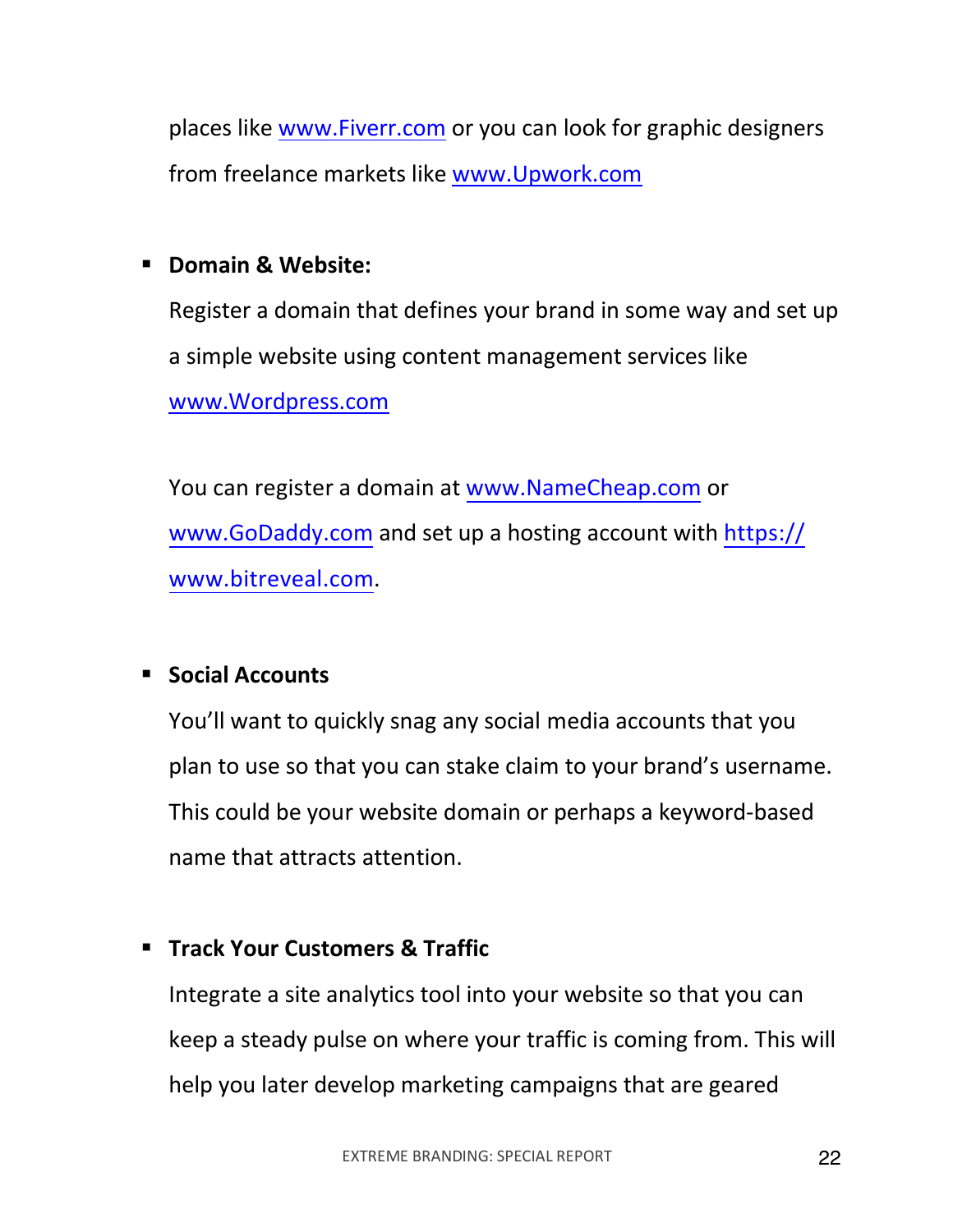towards your prime sources of traffic.

#### **Resource:**

How to install Google Analytics: http://www.wpbeginner.com/beginners-guide/how-to-installgoogle-analytics-in-wordpress/

#### **Applying Differentiators**

Next, you'll want to look for ways you can stand apart other than the visual look and feel of your brand's image. Here are a few ways to do that:

#### § **Create a Unique Tagline**

A slogan is an important part of every brand because it simplifies your brand message and breaks it down into a few descriptive words.

A tagline is important because it helps to create an **immediate connection** between you and your customer. You're essentially acknowledging your audience's expectations and reinforcing your commitment to providing value.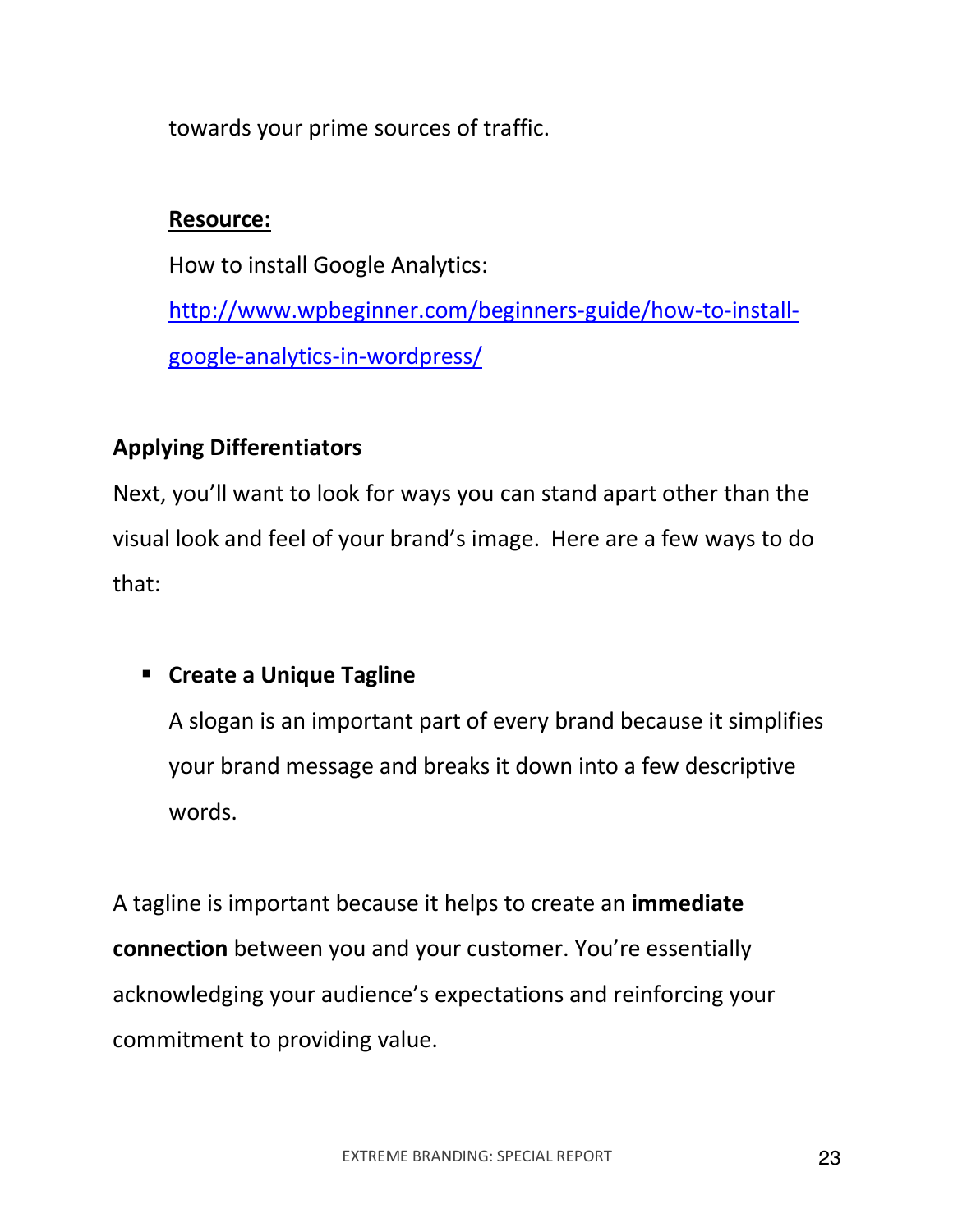As business owners in highly competitive markets, it's important to always go the extra mile in becoming memorable. A tagline can give you **instant recognition** in crowded markets.

*Not sure how to create an unforgettable tagline that helps to establish your brand?*

**Think of the following when coming up with your tagline:**

- *What impression do you want to make?*
- § *What image do you want to convey?*
- § *What words would you want them to use to describe your brand?*

The bottom line is, the more specific, unique and direct your brand is, the easier it will be to connect with your target audience, build a relationship with your customers based on trust and reliability, and ultimately, sell more products.

When a potential customer purchases one of your products, you want them to know what to expect without having to think twice.

§ **Connect Brand Elements**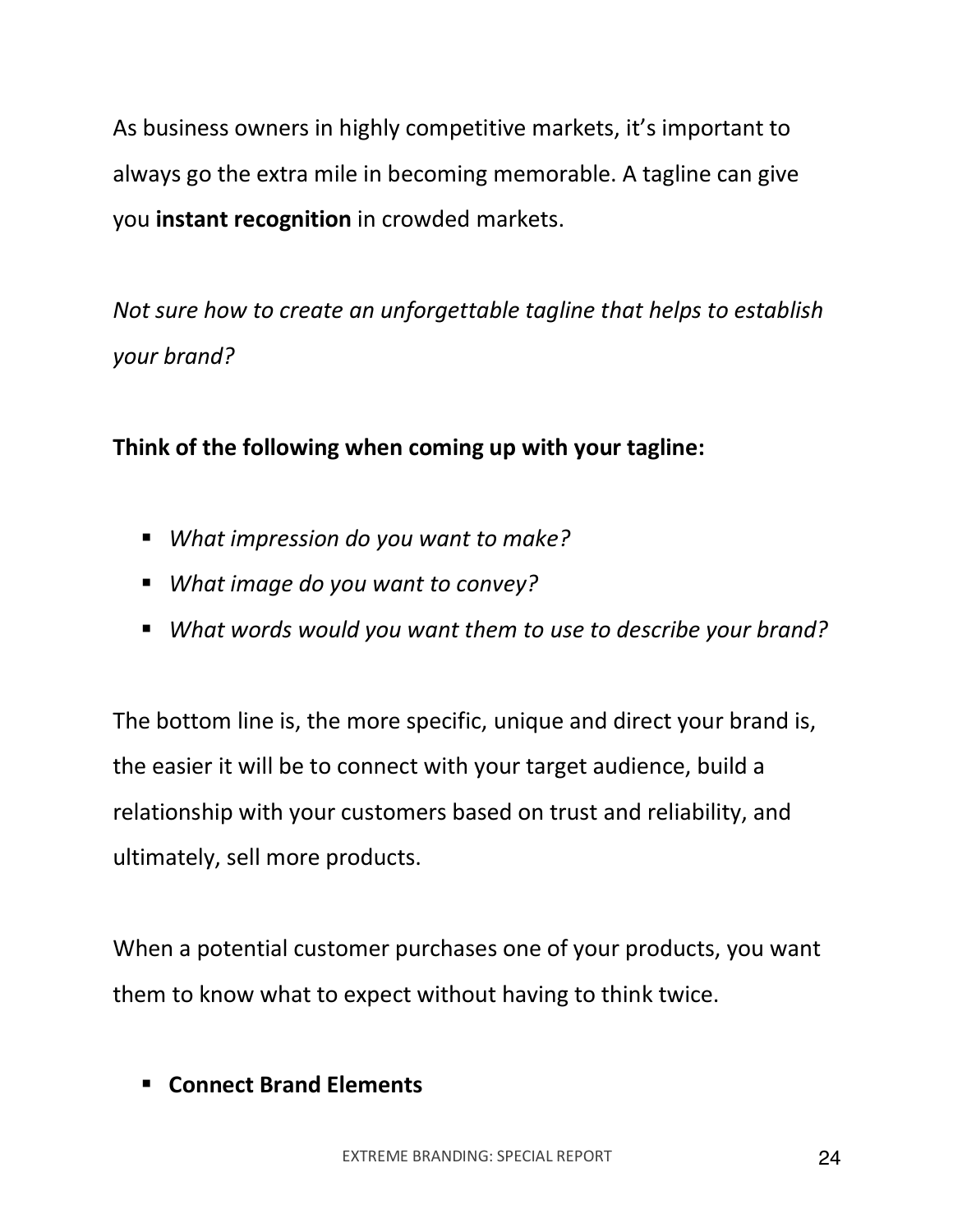It's important to always connect every component of your business together to provide potential customers with different ways to reach out to you, and become part of your tribe.

For example, you should always feature your social media links on your website so that people can follow you and begin to interact with you through multiple channels. The more often people see your social media links, the more likely they'll be to follow you.

There are plenty of free plugins to help you get the job done, including: https://wordpress.org/plugins/shared-counts/

https://wordpress.org/plugins/sassy-social-share/

§ **Provide Social Proof (if available):**

People want to be reassured that you know what you're talking about and that your products have helped others in similar situations.

So, whenever possible, include testimonials and feedback from customers who have benefited from your products or services.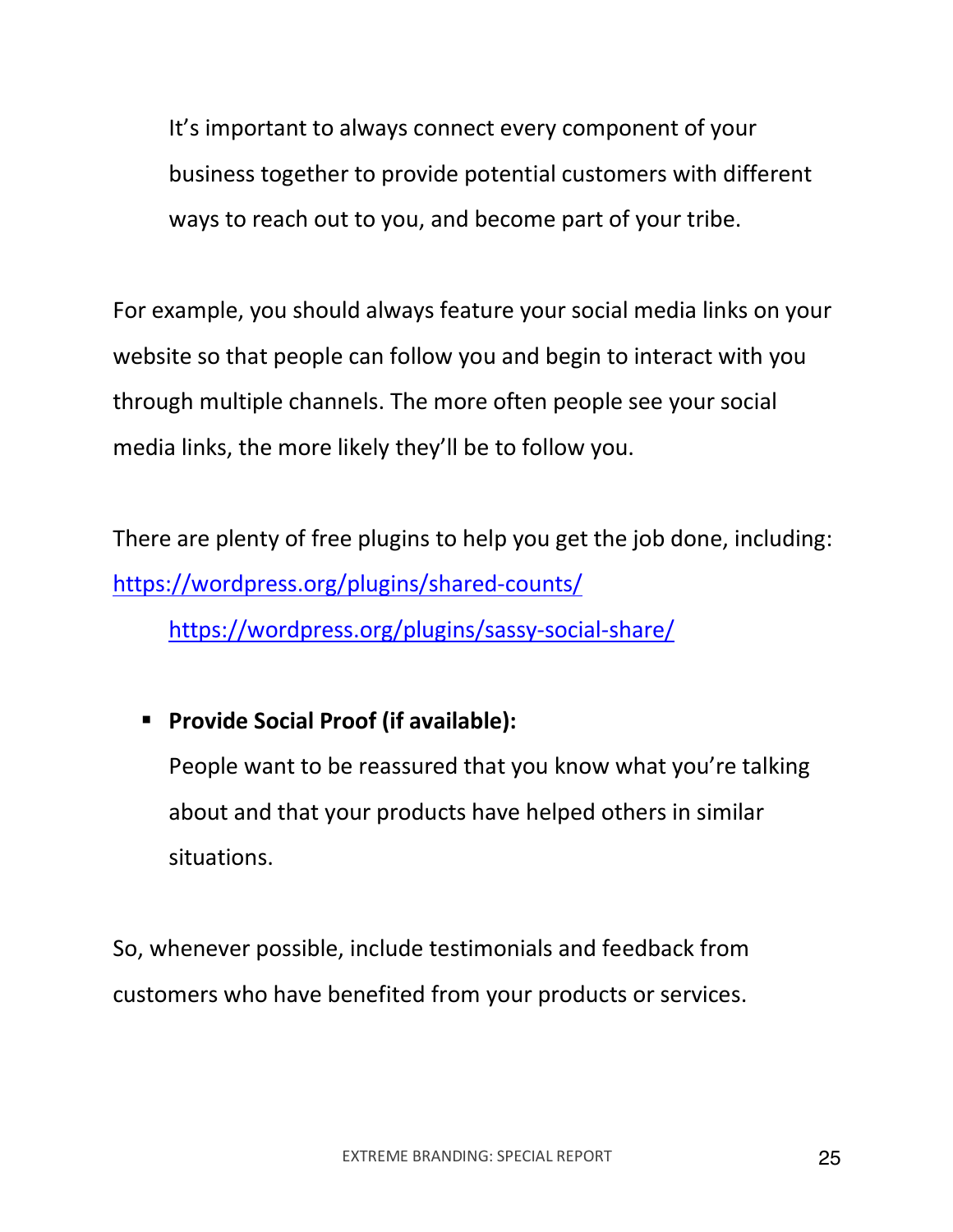Positive reviews can be the driving force behind successful product launches so don't overlook this!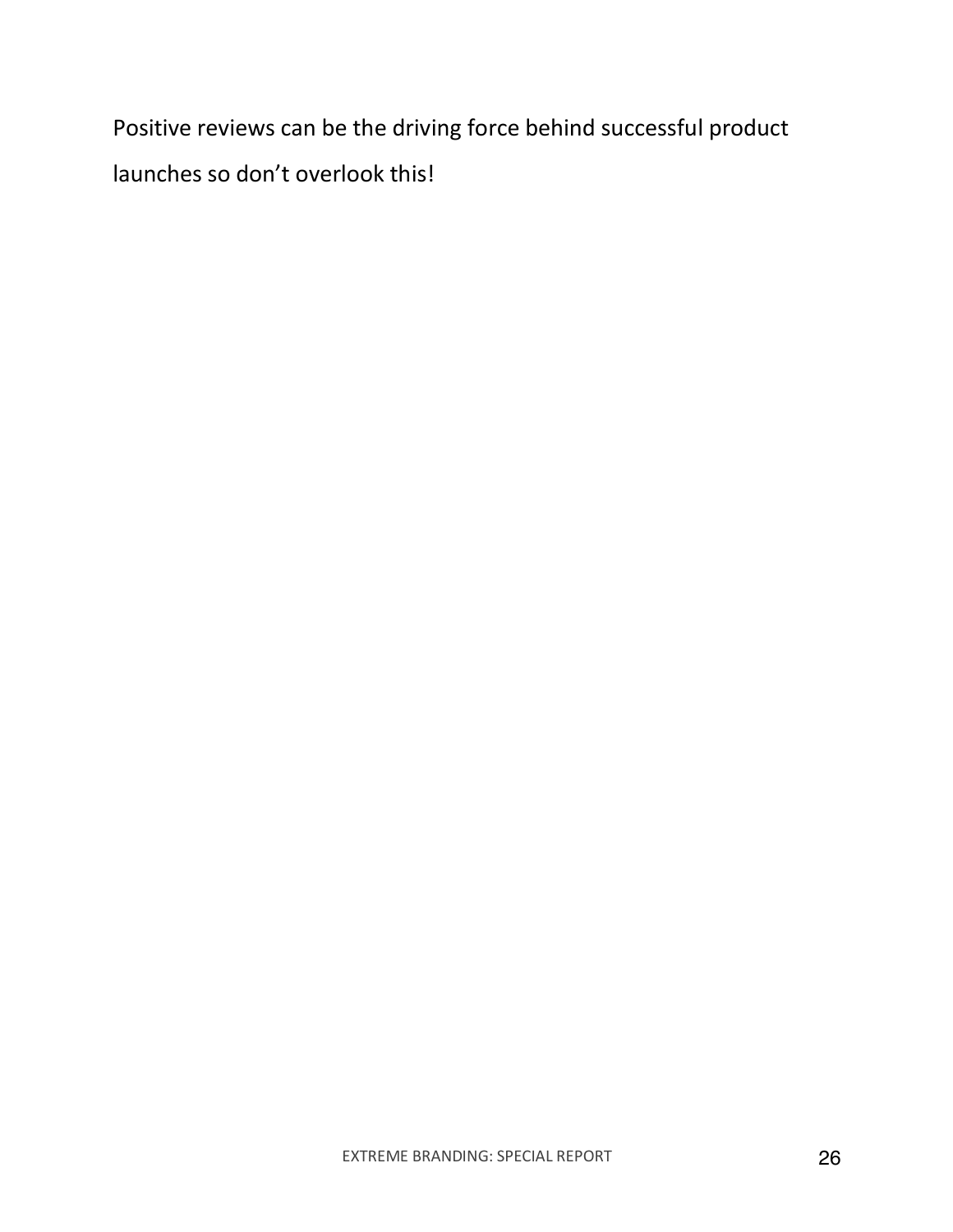### **Final Words**

Creating a unique brand that stands out in your market and communicates to customers that you have something valuable to offer isn't as difficult as you may have first thought.

#### **The key is to focus on defining how your brand is different than others and why customers should choose you over the competition.**

You do this by applying differentiators throughout your brand message and by creating a look and feel that speaks to your audience. Then, set the wheels in motion by connecting that brand message to products and services that offer clear value and go the extra mile.

Don't overlook the importance of visual appeal. Everything from your graphics, logo, product covers to the tagline you use to further explain your brand are equally important.

Next, evaluate your brand from a customer's perspective as though you were considering your own products and services. If you struggle with this, ask friends, family or business colleagues to look at the different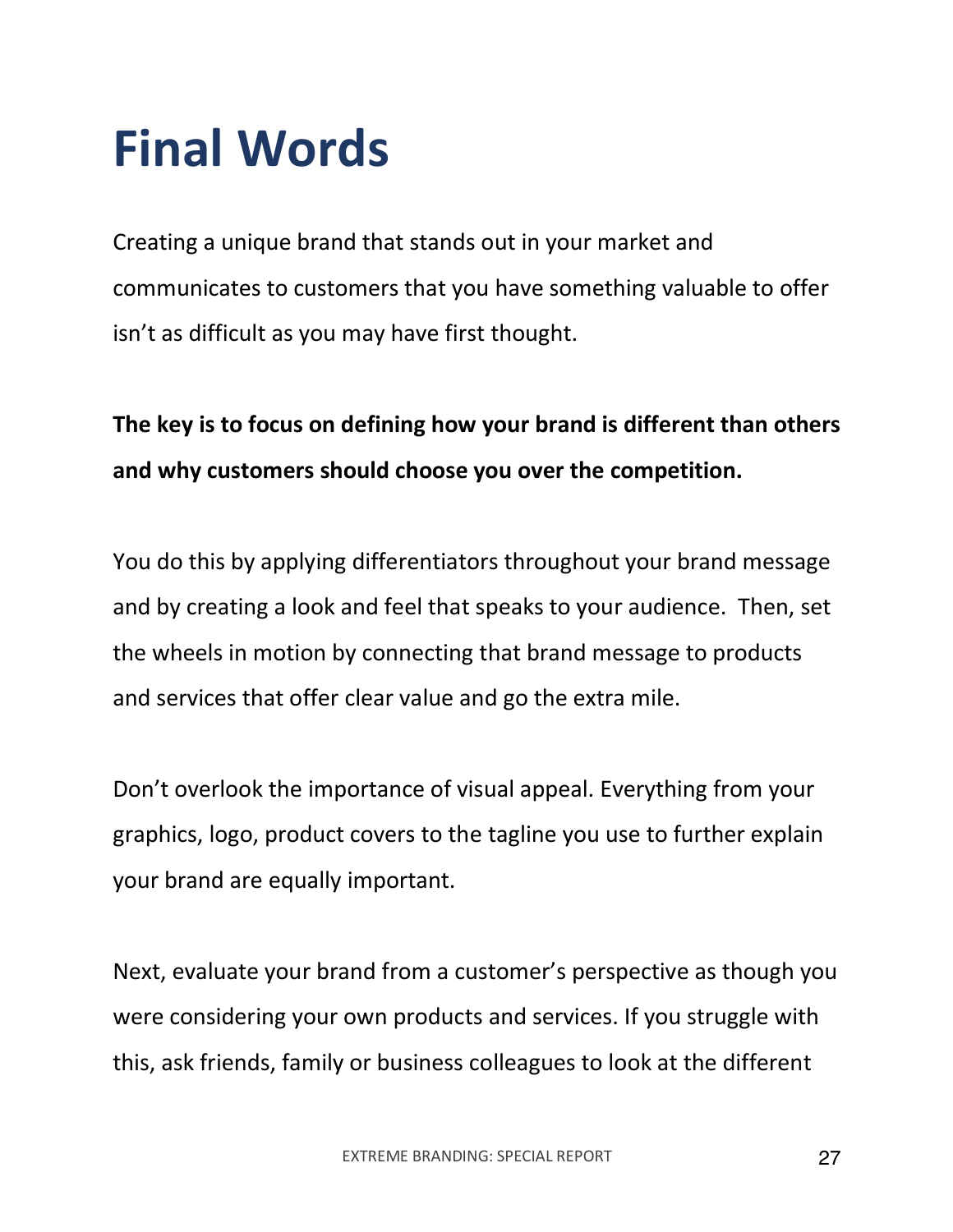components of your brand so they can provide valuable feedback.

**Here are a few things to keep in mind:**

*Does your marketing message clearly define what you're offering? Is your brand message easy to understand? Does it satisfy the most common market expectations?*

*And most importantly, does your author brand answer the question of why they should choose you when they are given hundreds of possible choices?*

If you aren't sure of the expectations and burning questions within your niche, please take some time to study your market. Read through Facebook groups and pages, subreddit threads and forums.

**Buy products from successful businesses in your market.** Get to know your audience and what they want most from the products they purchase.

The more you focus on getting to know your audience and what they want most, the more purposeful your brand message will be.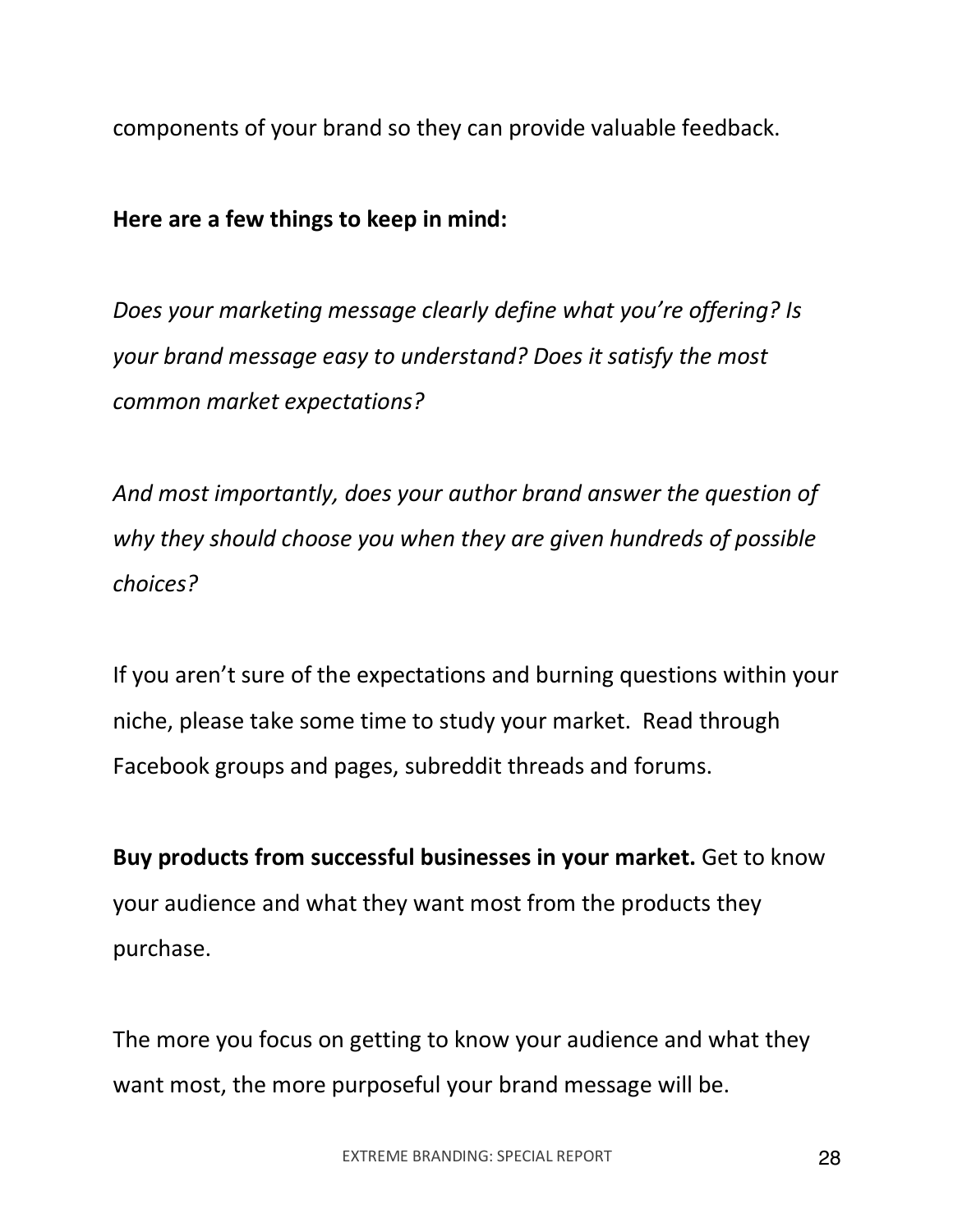To your success!